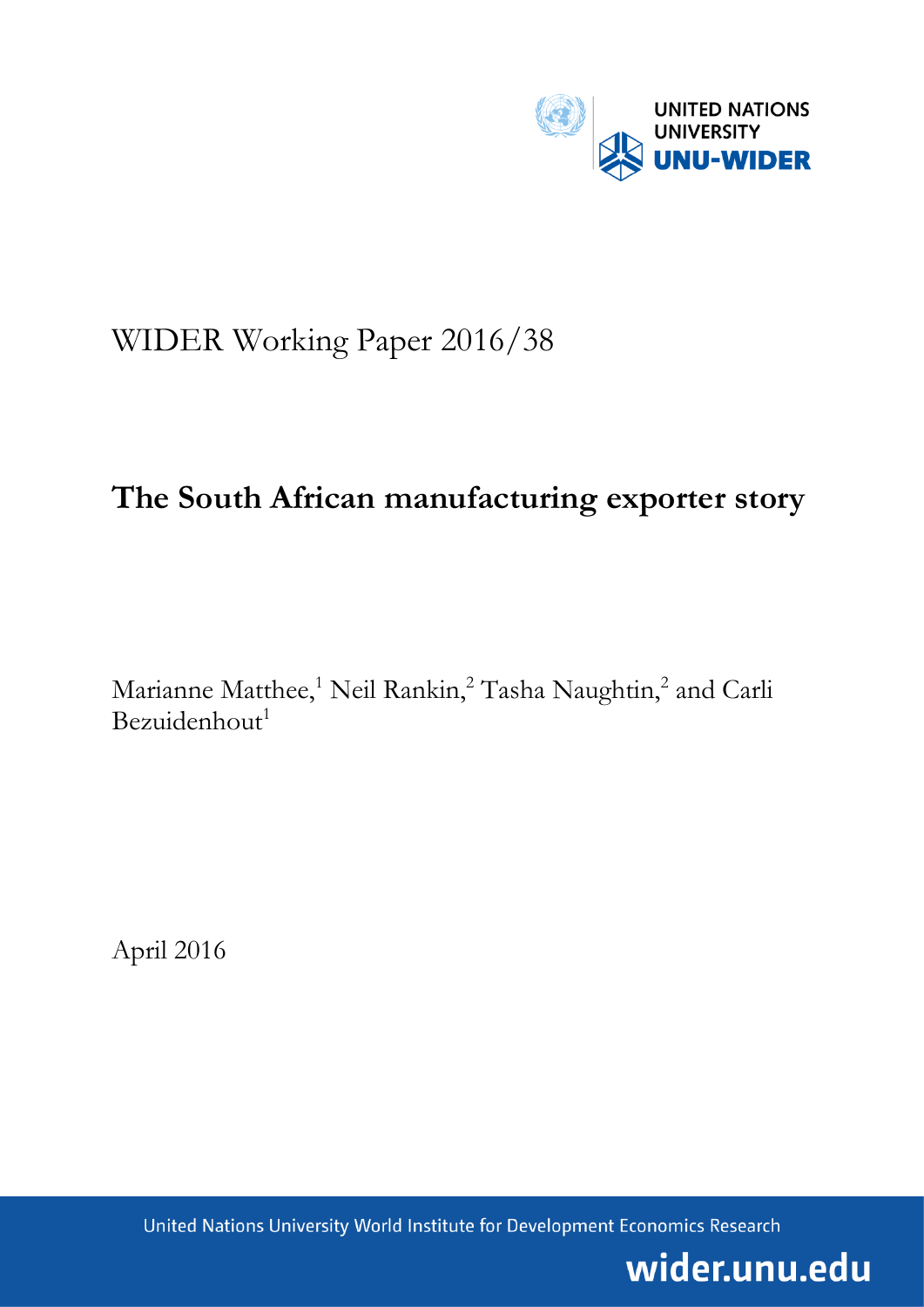**Abstract:** Existing South African work on firm-level data has been limited by access to large datasets that track firms over time. This paper overcomes this by analysing a new dataset of the population of manufacturing firms that are matched to their export transactions. South African firm-level exporting is similar to the stylized facts of firm-level exporting found internationally. Moreover, heterogeneity that exists within exporting is evident. Not only do exporters differ in terms of the amount exported, but also in terms of the number of products and destinations they export too. These in turn are related to firm-level characteristics including productivity.

**Keywords:** heterogeneous firms, exports, productivity, firm-level data, multi-destination, multiproducts **JEL classification:** F10, F14

**Acknowledgements:** Marianne Matthee also acknowledges support from the National Research Foundation (NRF) of South Africa (Grant Number 90709). Any opinion, finding and conclusion, or recommendation expressed in this material is that of the authors and the NRF does not accept any liability in this regard.

<sup>1</sup>School of Economics, North-West University, Potchefstroom, South Africa, corresponding author: [Marianne.Matthee@nwu.ac.za;](mailto:Marianne.Matthee@nwu.ac.za) <sup>2</sup> Department of Economics, Stellenbosch University, Stellenbosch, South Africa.

This study has been prepared within the UNU-WIDER project on 'Firm- [and Industry-level Analysis in South Africa](https://www.wider.unu.edu/node/481)', which is part of a larger research project on '[Regional Growth and Development in Southern Africa](https://www.wider.unu.edu/node/381)'.

Copyright © UNU-WIDER 2016

Information and requests: publications@wider.unu.edu

ISSN 1798-7237 ISBN 978-92-9256-081-2

Typescript prepared by Lesley Ellen.

The United Nations University World Institute for Development Economics Research provides economic analysis and policy advice with the aim of promoting sustainable and equitable development. The Institute began operations in 1985 in Helsinki, Finland, as the first research and training centre of the United Nations University. Today it is a unique blend of think tank, research institute, and UN agency—providing a range of services from policy advice to governments as well as freely available original research.

UNU-WIDER acknowledges specific programme contribution from the National Treasury of South Africa to its project 'Regional [Growth and Development in Southern Africa](https://www.wider.unu.edu/node/381)' and core financial support to its work programme from the governments of Denmark, Finland, Sweden, and the United Kingdom

Katajanokanlaituri 6 B, 00160 Helsinki, Finland

The views expressed in this paper are those of the author(s), and do not necessarily reflect the views of the Institute or the United Nations University, nor the programme/project donors.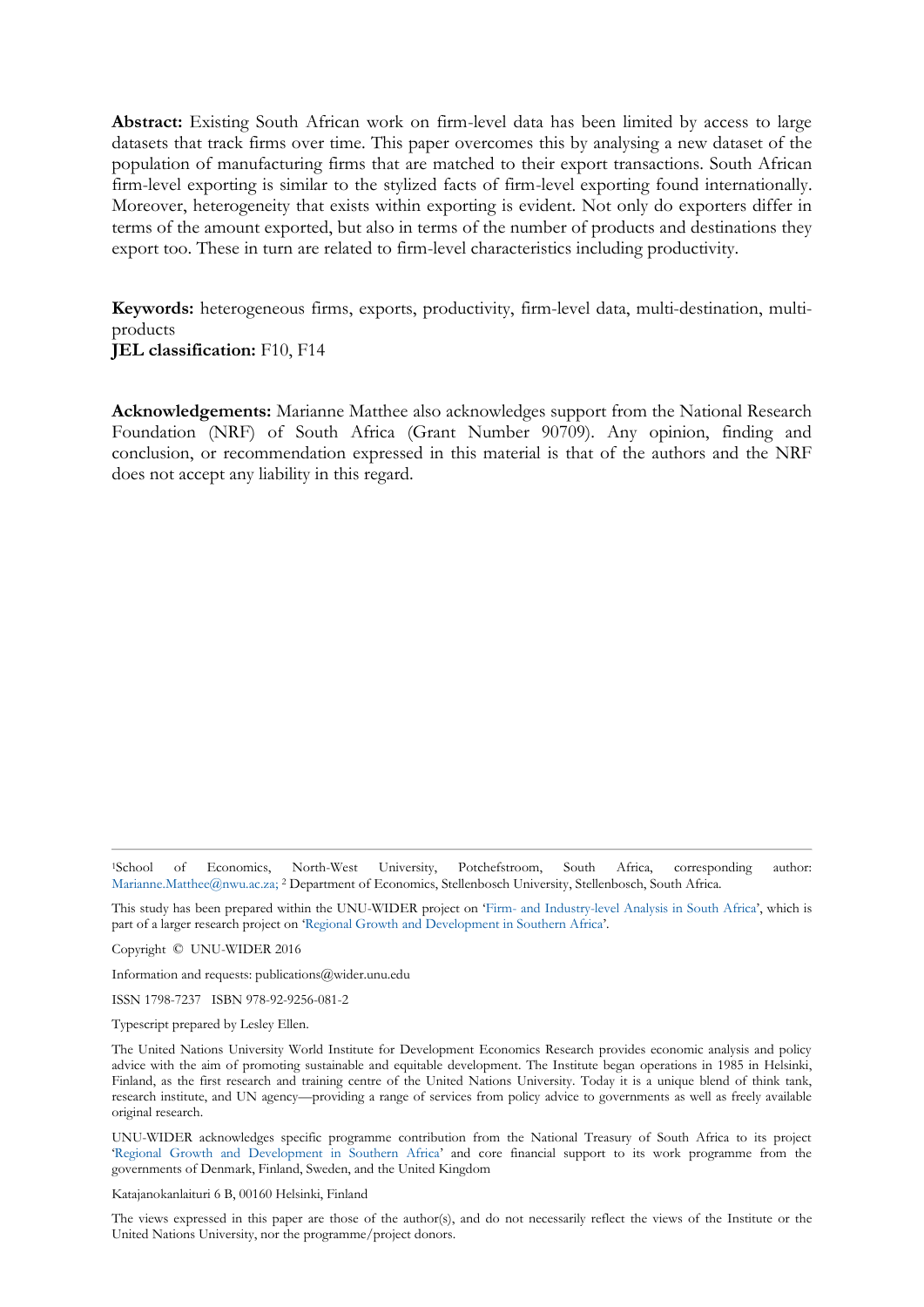# **1 Introduction**

Internationally, our understanding of exports has improved dramatically with the availability of firm-level data. Initial work by Bernard and Jensen (1995, 1999) showed that, contrary to the assumptions of many of the 'new' trade models, exporting was relatively rare and exporters were different to non-exporters across many dimensions. This, in turn, led to the development of new models to explain this trade at the firm level, such as Melitz (2003). These types of models emphasize the importance of productivity, which differs across firms, for enabling firms to enter and succeed in the export market. Subsequently, this theoretical literature has developed to explain the additional variation in export behaviour at the product level (for example Bernard et al. 2011).

Although a number of studies have looked at the microeconomics of exporting in South Africa, this work has been hampered by a lack of access to the type of administrative data used in other countries. The lack of a 'corpus' of academic research in this field has also meant that the policy discussion around export policy has remained shallow. For example, the National Development Plan acknowledges the importance of increasing exports but has very limited discussions of the types of firms (rather than sectors) where this export growth would come from (National Planning Commission 2013). The availability of business-entity level data from the administrative records of the South African Revenue Service (SARS) now means that the type of research that has become commonplace internationally can be done on South Africa and this population data overcomes the sampling issues that plagued previous research.

In this paper we use the SARS data to highlight some 'stylized facts' about South African exporters and to investigate the relationship between exporting and productivity in more detail. This data shows that South African exporting at the firm level is similar to the stylized facts of firm-level exporting found internationally: less than a fifth of firms export in any given year; specialist exporting is very rare but total export value is dominated by a small number of firms; and exporters are larger, pay better, and are more productive. There is also a large degree of churn—entry and exit into the export market—but this does not seem to translate into sustained exporting. Most of South Africa's exporting growth comes from expansion on the intensive margin—existing exporters expanding their exports of existing products to existing destinations. The access to firm and transaction data shows the heterogeneity even within exporting. Not only do exporters differ in terms of the amount exported, they also differ in terms of the number of products and destinations they export to. These in turn are related to firm-level characteristics including productivity.

Multi-product, and multi-destination exporters contribute the most to total export value. They are also bigger and more productive than other types of exporters. Productivity varies by both the number of products exported and the number of destinations exported to. Single-product exporters, regardless of where they export to, have productivity levels that are similar to domestic firms. Multi-product exporters exporting within Africa are only about 4 per cent more productive, and multi-product exporters exporting outside of Africa are approximately 10 per cent more productive compared to producers for the domestic market.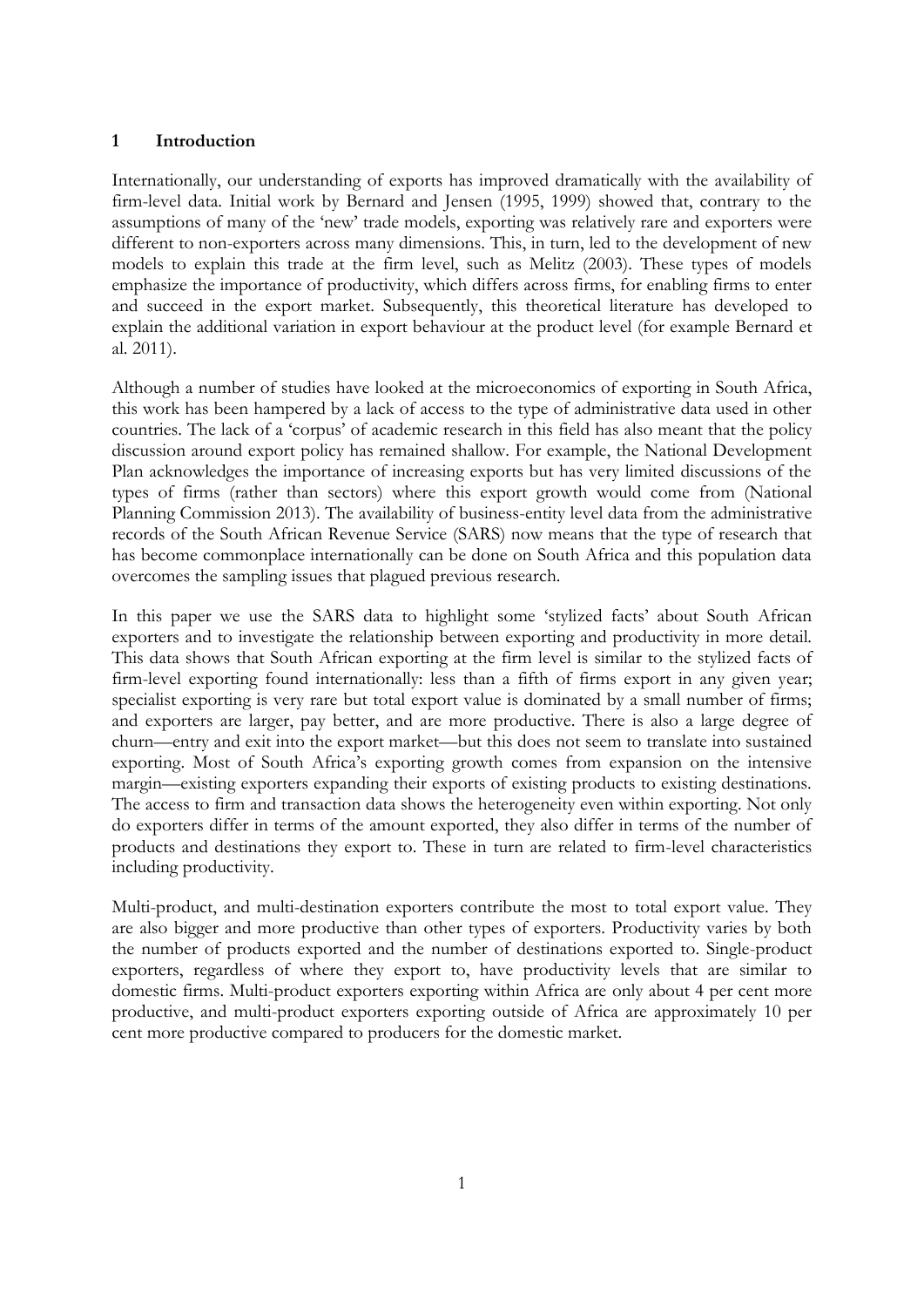#### **2 Literature review**

#### **2.1 Exporters**

Since the mid-1990s theoretical models of international trade have advanced substantially as new theories have been developed which focus on the role of firm heterogeneity in trade. This has become apparent through access to firm-level data (see for example the seminal contributions of Bernard et al. (2003) and Melitz (2003)). This research has shown that exporters are 'superior' to non-exporters across a number of dimensions: exporting firms are generally larger, more labour productive, as well as more capital- and skill-intensive than non-exporters. See, for example, Aw and Hwang (1995) for Taiwan; Bernard and Wagner (1997) for German manufacturers; Clerides et al. (1998) for Columbia, Mexico, and Morocco; Bernard and Jensen (1995, 1999) for US firms and Castellani et al. (2010) for Italy. Similar results have been found for Africa and South Africa. For example Van Biesebroeck (2005) finds significant export premia: African exporters are over 200 per cent larger, 50 per cent more capital-intensive, and 56 per cent more labour-productive in terms of value-added per worker than their non-exporting counterparts. The superior characteristics found among African exporters are confirmed by Bigsten et al. (2004) and Rankin et al. (2006). Both studies find that exporters are larger and more capital-intensive and produce more per worker than firms which sell domestically only.

While exporters are consistently found to be more productive than firms serving only the domestic market, there is a large degree of heterogeneity within exporters and this in turn is often correlated with firm characteristics and productivity (Berthou and Fontagné 2013). Firms can be specialist exporters, or export only a small amount of output; they may export one or many products, to a single or multiple destinations.

Multi-product exporters differ from single-product exporters in that they are more productive, have more employees, and are more capital-intensive. These differences have been found in studies on developed (e.g. the US, Norway, Denmark, France, and Belgium) and developing countries (e.g. India, Mexico, and Chile) alike (Eaton et al. 2004; Bernard et al. 2009, 2011; Goldberg et al. 2010; Arkolakis and Meundler 2010, 2013).

These multi-product exporters tend to dominate exports in both developed and developing countries (Arkolakis and Meundler 2010, 2013). The US is an example of this (Bernard et al. 2009). In 2000, 61.9 per cent of US exporters exported more than one product and they contributed 99.2 per cent of the total export value. The statistics for exporters exporting 2–4 products were similar to single-product exporters but those that exported between 5 and 9 products were approximately double the value of those exporting fewer products. The largest difference came with those exporters exporting more than ten products. 14.5 per cent of firms exported 10+ products but their contribution to total export value was 92.9 per cent. Similar results were found by the number of destinations exported to. Multiple-destination exporters were slightly less common in that less than half (43.5 per cent) of the firms exported to more than one destination. However, their contribution to the total value was 96.3 per cent. At the top end, i.e. those exporters who exported to 10+ destinations contributed 85.6 per cent of the total value. Bernard et al. (2009) further emphasize the importance of multi-product, and multidestination exporters by showing employment numbers in these distributions, and there is a positive relationship between the number of products exported or number of destinations exported to and the number of workers per firm.

The export product mix decision of multi-product exporting firms is influenced by various factors, listed by Amador and Opromolla (2010). They are: production costs, market-entry costs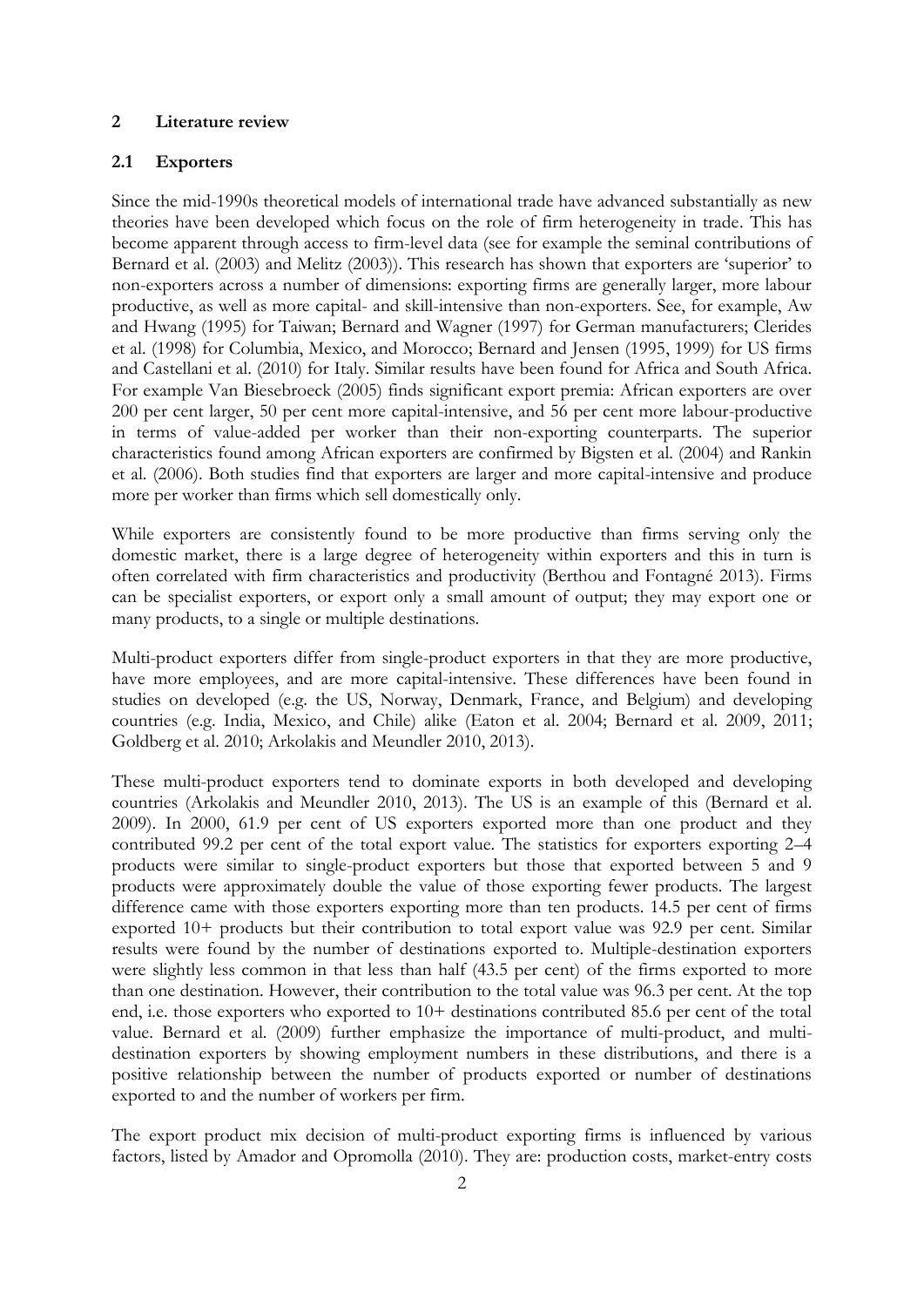(see also Arkolakis and Meundler 2010); market structure (e.g. firms will export their top performing products to a more competitive market (Mayer et al. 2011)); and market size (e.g., Arkolakis and Meundler (2010) find a positive association between the number of varieties exported and the destination country's market size). Due to the dynamic nature of exporting, firms' product mix changes, as product characteristics and firm characteristics change (Görg et al. 2008). For example, Manova and Zhang (2012) find that as firms become more able, they tend to focus on exporting higher quality (more expensive) products and dropping cheaper export products, as the former results in higher revenues. Product switching is a common occurrence in multi-product firms, even more so in large exporters than in smaller ones (Bernard et al. 2006; Amador and Opromolla 2010). Similarly, exporters also tend to add and drop destinations, as is found in the case of Portuguese exporters (Amador and Opromolla 2010).

Export destination and firm characteristics, including productivity, are also correlated. Explanations can be grouped into three broad areas: the accessibility of the foreign market (proxied for by distance and trade barriers), the type of foreign market (e.g. high income or low income), and whether a single or multiple foreign markets are served. Foreign markets that have higher barriers to entry will require successful entrants to have higher levels of productivity. Barriers to entry into export market help to explain why most empirical work finds that more productive firms 'self-select' into exporting (Wagner 2012). However, in emerging and African countries, learning-by-exporting is becoming far more relevant to export success (Boermans 2013). Here, Colombian and African exporters provide good examples of how exporters' learning-by-doing can be achieved through regional trading. Eaton et al. (2007) find that Colombian exporters learn from exporting to neighbouring countries and subsequently use them as stepping stones into the international market when their productivity enhances. Similarly, Granér and Isaksson (2009) find that for Kenyan manufacturing firms there are some effects of learning-by-exporting to the region, as the entry-level productivity requirement (or the technological distance) is low when exporting to the region. This, according to Boermans (2013), gives African firms the chance to become more productive where they self-select into more developed (or technologically distant) countries that have higher entry costs and requirements. To this end, Boermans (2013) confirms firm heterogeneity in terms of exporting within and outside Africa. African firms exporting outside the continent are more capital and skilled-labour intensive and they have higher productivity levels than firms exporting within Africa. Exporting within Africa, he finds, actually decreases productivity.

Exporting to a high-income country is also associated with higher productivity. This finding has been confirmed in many country-specific studies. These include Fernandes and Isgut (2005) and Tromifenko (2008) for Colombian firms, Pisu (2008) for Belgian firms, De Loecker (2007) for Slovenian firms, Park et al. (2010) for Chinese firms, Vacek (2010) for Czech firms, Bastos and Silva (2010) for Portuguese firms, and Cebeci (2014) for Turkish firms.

Finally, exporter heterogeneity is also associated with the number of foreign markets served (i.e. single-destination versus multiple-destination exporters). There are fewer multi-destination exporters than single-destination exporters, but they contribute most to total exports (Bernard et al. 2009; Wagner 2012). For example, Bernard et al. (2009), find that in the US multipledestination exporters make up 43.5 per cent of the total firms. However, their contribution to total export value was 96.3 per cent. The exporters who exported to 10+ destinations contributed 85.6 per cent of total value; these firms are rare—they accounted for only 7.7 per cent of total exporters in 2000. Productivity is also positively related to the number of destinations and the number of products exported (see for example the German manufacturing sector case (Wagner 2012) and that of the US manufacturing firms (Bernard et al. 2011)). Apart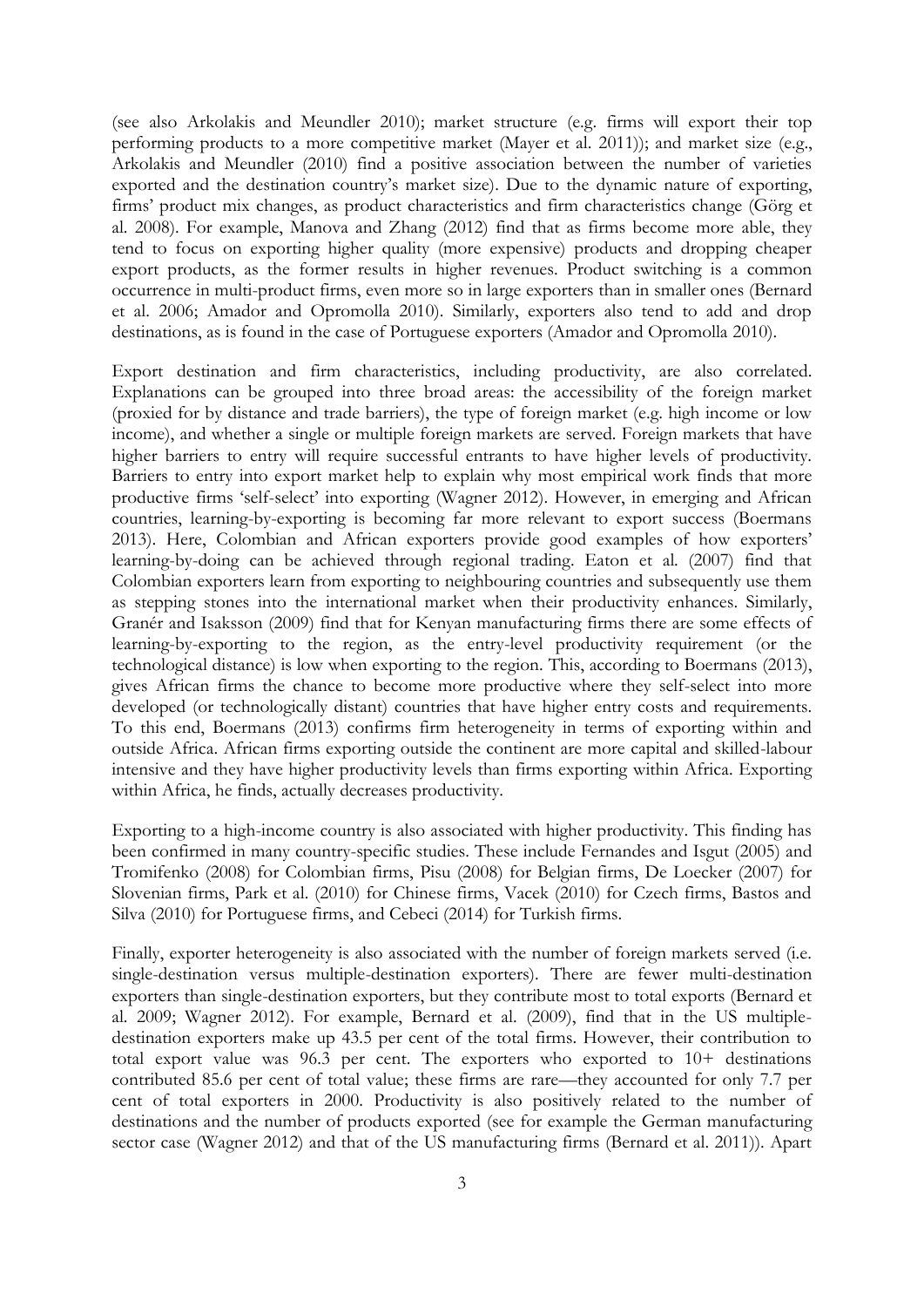from productivity differentials, Bernard et al. (2009) show that there is a positive relationship between the number of destinations served and the number of workers per firm.

In addition to the static aspects of exporting, export growth can be driven by a number of mechanisms at the firm–product–destination level. Firms can, for example, increase their exports of a product to a particular destination (expansion along the intensive margin), export that same product to a new destination, or start exporting new products (expansion at the extensive margin) (Bernard et al. 2006; Bernard et al. 2011). 1

Bastos and Silva (2010) make two key findings in terms of the dynamics of exporters' productivity and their export behaviour. The first is that more productive firms are able to export a larger variety of products, of a higher quality, to larger (richer) markets. The second is that these productive firms are also able to export these higher quality products to more remote or 'difficult' markets. Why is this important? Iacovone and Javorcik (2010: 483) provide a succinct reason: 'Understanding the dynamics of introducing new export varieties *(and destinations)* at the firm level constitutes the first step in understanding how a country can upgrade its export structure and what policies, if any, can stimulate this process'. They emphasize that this is especially important for developing countries (as evidenced by Mexican exporting firms), as most of the export varieties do not survive for more than one year in foreign markets which contributes to the lack of upgrading in these countries' export structures.

# **2.2 South African literature**

-

Although similar firm-level research to that undertaken internationally has been done in South Africa, its scope has been limited by the availability of comprehensive firm-level data on the population over time (Edwards et al. 2008). The main shortcomings of existing studies are that they are cross-sectional in nature and a sample, rather than the population, of firms. Examples of these studies are: Edwards (2004) and Edwards and Behar (2005) who study labour and firmlevel trade; Viviers and Calof (1995), Viviers et al. (1995), Viviers et al. (1996), Soontiëns (2002), Van Eldik and Viviers (2005), and May and O'Neill (2008) who consider the internationalization process of South African firms; Gumede and Rasmussen (2002) and Naudé et al. (2005) who focus on the determinants of firm-level trade; Matthee and Krugell (2012) who determine the barriers to firm-level exports; and Koch and Peet (2007) who focus on non-tariff barriers.

Studies on exporter premia include Rankin (2001, 2013); Naughtin and Rankin (2014), and Matthee et al. (2015). Rankin (2001) uses cross-sectional survey data to examine exporter characteristics. In line with the stylized facts depicted above, he finds that South African exporters, on average, pay higher wages, employ more capital per worker, and produce more output per worker. These results are confirmed by Naudé (2000) and Edwards et al. (2008). In further support, a more recent study by Matthee and Krugell (2012) found significant differences between South African exporters and non-exporters in terms of age, size, foreign ownership, and productivity. In addition the authors show that, after controlling for unobserved firm heterogeneity, firm size, productivity, and access to finance affect the ability of a firm to export. Naughtin and Rankin (2014) investigate firms and the concept of super-exporters who are essentially very large manufacturing firms that dominate the export market. These firms are superior in many aspects: for example, the top 1 per cent tier of exporters employ around 500 employees while the top 5 per cent of firms employ around 100. Moreover, they are also more productive than the rest. Matthee et al. (2015) use transaction-level data from the Exporter

<sup>&</sup>lt;sup>1</sup> For an illustration of this, refer to Figure 1.29 in Reis and Farole (2012: 55).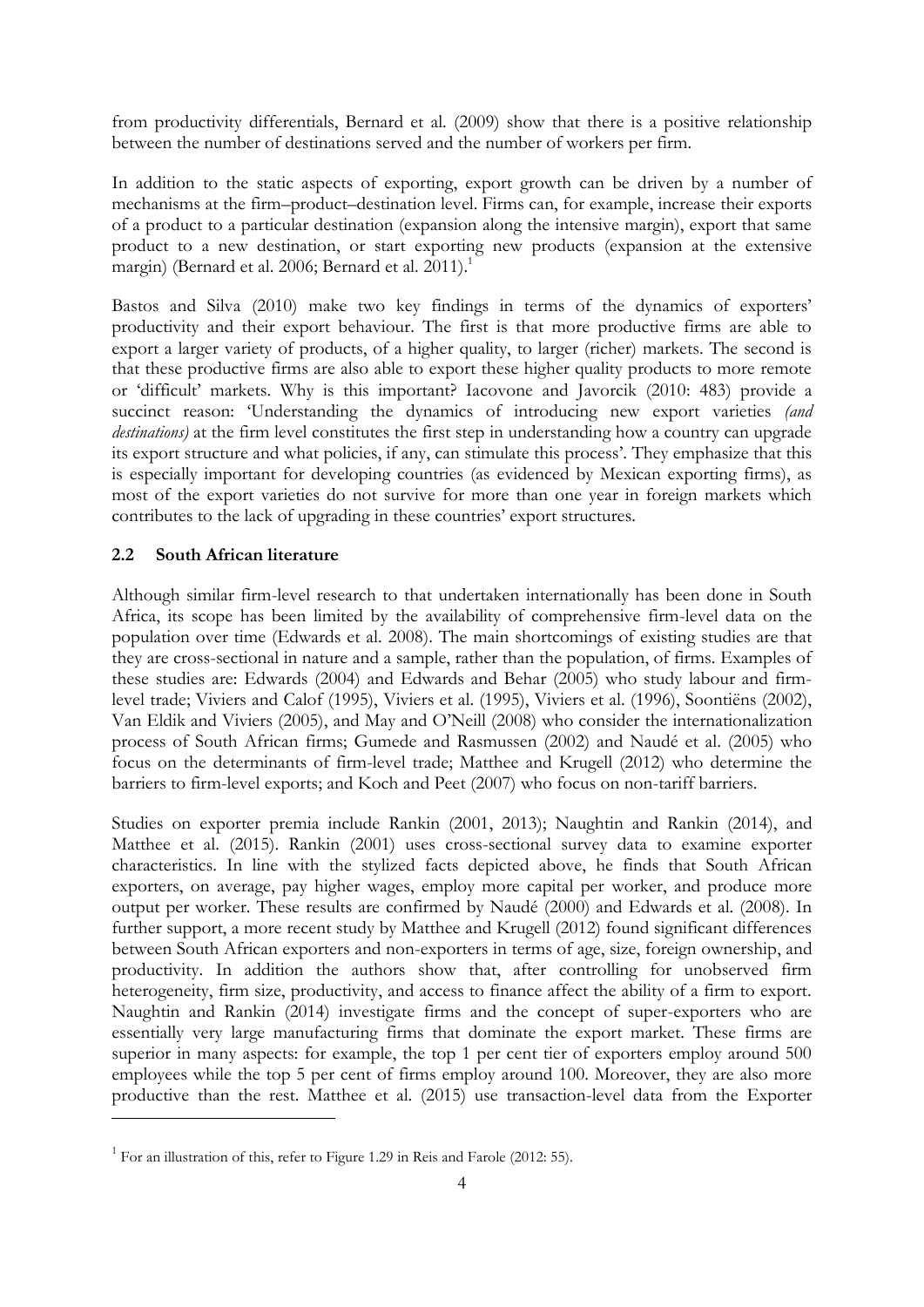Dynamics Database made available by the World Bank to decompose the churning (in terms of firms, products, and destinations) within the trade margins. They focus on how the global financial crisis affected the super-exporters and that they were more resilient and able to recover faster than the rest. Finally, Rankin (2013) studies a group of 149 (mostly small and medium) firms between 2009 and 2012 and finds similar results in terms of export premia. For the exporters, however, he finds that their behaviour differs in terms of the destinations they serve and that it plays a role in their productivity levels. Those firms exporting to developed markets tend to export a higher proportion of their output, pay higher wages, produce higher quality products, and are more productive than their non-exporting counterparts. In contrast, exporters exporting to SADC and other African countries export a smaller proportion of their output, export less sophisticated products, are more capital-intensive, pay lower wages, and there is no productivity premium between them and domestic-orientated firms.

This paper extends the South African empirical literature because it uses the population of firms and export transactions. This means that, for the first time, we can examine the link between exporters' characteristics and behaviour in terms of destinations served and products exported over time for the entire population. In general, the previous South African research has found similar results to existing international studies. However, one area where the results have differed has been in terms of the productivity premium. Rankin (2001) found no productivity premium between exporters, in general, and non-exporters. It is only when these exporters trade outside of Africa that they exhibit a significant productivity premium. The missing productivity premium may simply be a characteristic of the small samples of firms used in this research, which may not be representative of South African exporters, and thus access to the population of exporting firms should clarify this.

#### **3 Data**

The data on which this paper is based comes from the administrative data of the SARS and was developed as a joint SARS/National Treasury/UNU-WIDER initiative. We use three specific datasets: the Company Income Tax (CIT) return data, the Pay as You Earn (or Personal Income Tax employee data (PAYE, or IRP5), and customs transactions data.

The CIT data is available for the tax years 2009 to 2013; however, the form used to generate the CIT return data was significantly changed in May of 2013 to accommodate the fact that larger firms require more detailed returns compared to smaller firms. As such, the CIT data is divided into two groups: those firms which completed the old CIT form (known as the IT14), and those which completed the newer, more detailed form (known as the ITR14). In order to create a panel, the ITR14 and the IT14 datasets were appended and key productivity variables were created. These are output, capital, labour costs, and intermediate inputs. The panel spans from 2010 to 2013. In this dataset, we focus on firms in the manufacturing sector, which we identify using the SIC code (SIC 7 edition). We extract firms that are classified between codes 10000 and 32909. Although this dataset contains information on company balance sheets and income statements used to determine productivity, it does not include any information on total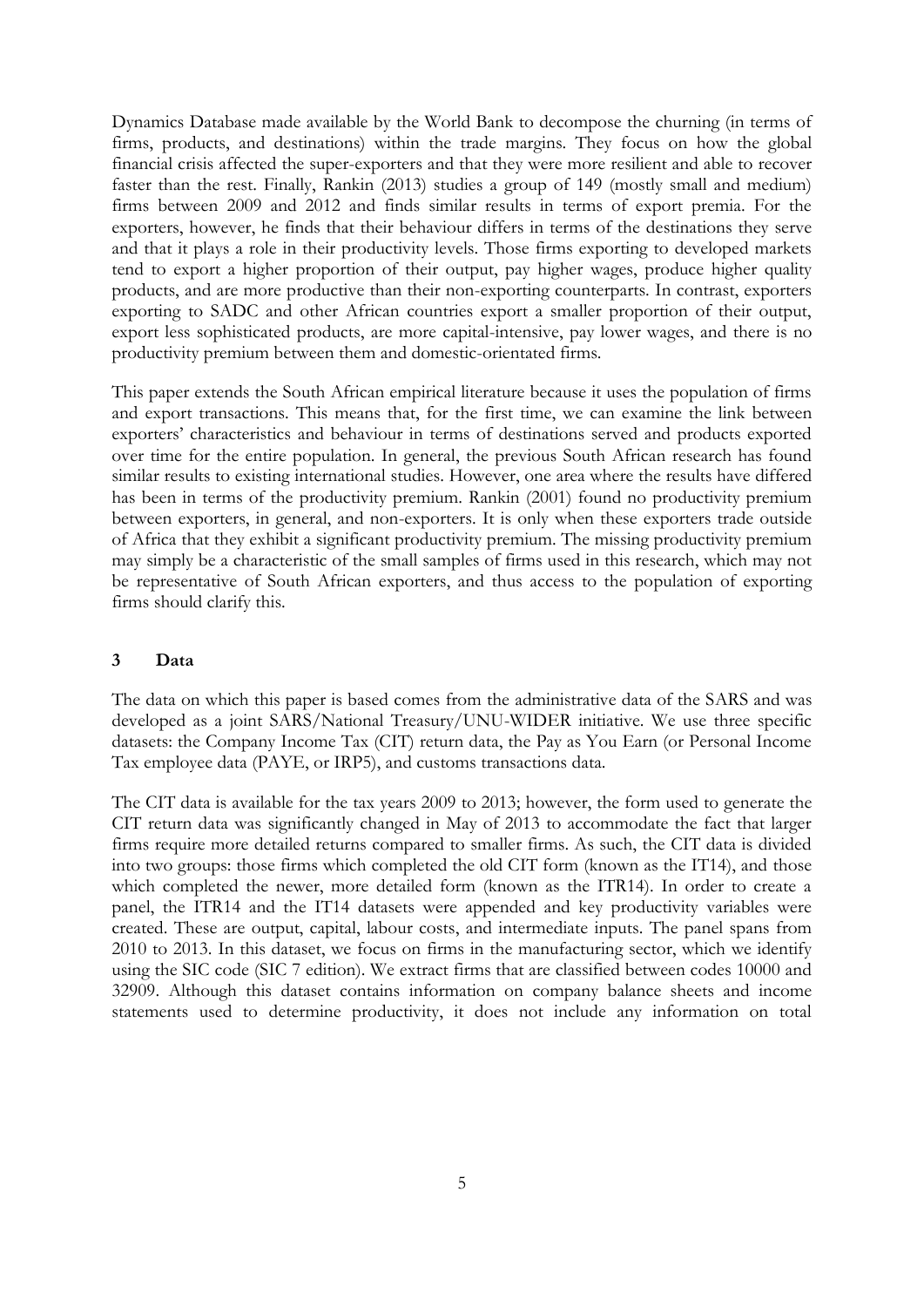employment or exporting.<sup>2</sup> This information is obtained from the PAYE and customs transactions datasets respectively.

The IRP5 (or PAYE) data includes employee information on Unemployment Insurance Fund (UIF) contributions, Skills Development Levy (SDL) contributions, total employee tax amount, provident fund contribution, taxable income, and employment tax incentive contribution, etc. for the years 2010 to 2013. From the IRP5 we could determine the number of employees per firm. We calculated the number of employees per firm by using a full-time equivalent over each year (i.e. number of months worked across all workers/12).

The customs database comprises of all export transactions by firms in South Africa, on a daily basis from 2010–13. A transaction includes traderidentification, tariff code (HS8-digit level), country of destination (market), customs value (in Rand) of the transaction, and the statistical quantity of goods exported. In our analysis we considered only exporters who trade more than R10,000 per year, which still covers 99 per cent of exports. The HS8 digit tariff code is aggregated to HS6 digit level, as this level allows for cross-country comparisons. In terms of trade margin analyses, the HS6 digit level is appropriate since De Lucio et al. (2011) argue that high levels of product-aggregation (HS2) may overestimate the intensive margin and underestimate the extensive margin. Using a finer product classification, such as the 10 digit classification as in the case of Bernard et al. (2009), tends to underestimate the intensive margin and overestimate the extensive margin.

From the customs database, using the destination and HS6 digit product data, we created the following dummies: an African dummy (for firms that only export to countries in Africa), a multi-product dummy (for firms exporting more than one product), and a multi-destination dummy (for firms that export to more than one destination).

Our final database, therefore, is a merged dataset that includes CIT, employee data, and customs data from 2010–13 for all manufacturing firms. The next section provides the empirical results of the final dataset, which comprised of around 700,000 unique firms per tax year. In terms of manufacturing, there are on average 29,000 and around 5,711 exporters per tax year.

#### **4 Empirical analysis and results**

-

We divide our analysis into two parts. In the first we use descriptive statistics to illustrate some 'stylized facts' about South African exporters; in the second we examine the relationship between exporting and productivity in more detail.

<sup>&</sup>lt;sup>2</sup> Firms do report foreign sales amounts and although these are closely correlated with the customs and excise data the amounts reported are inconsistent with this dataset. We thus base the trade behaviour on the customs and excise dataset.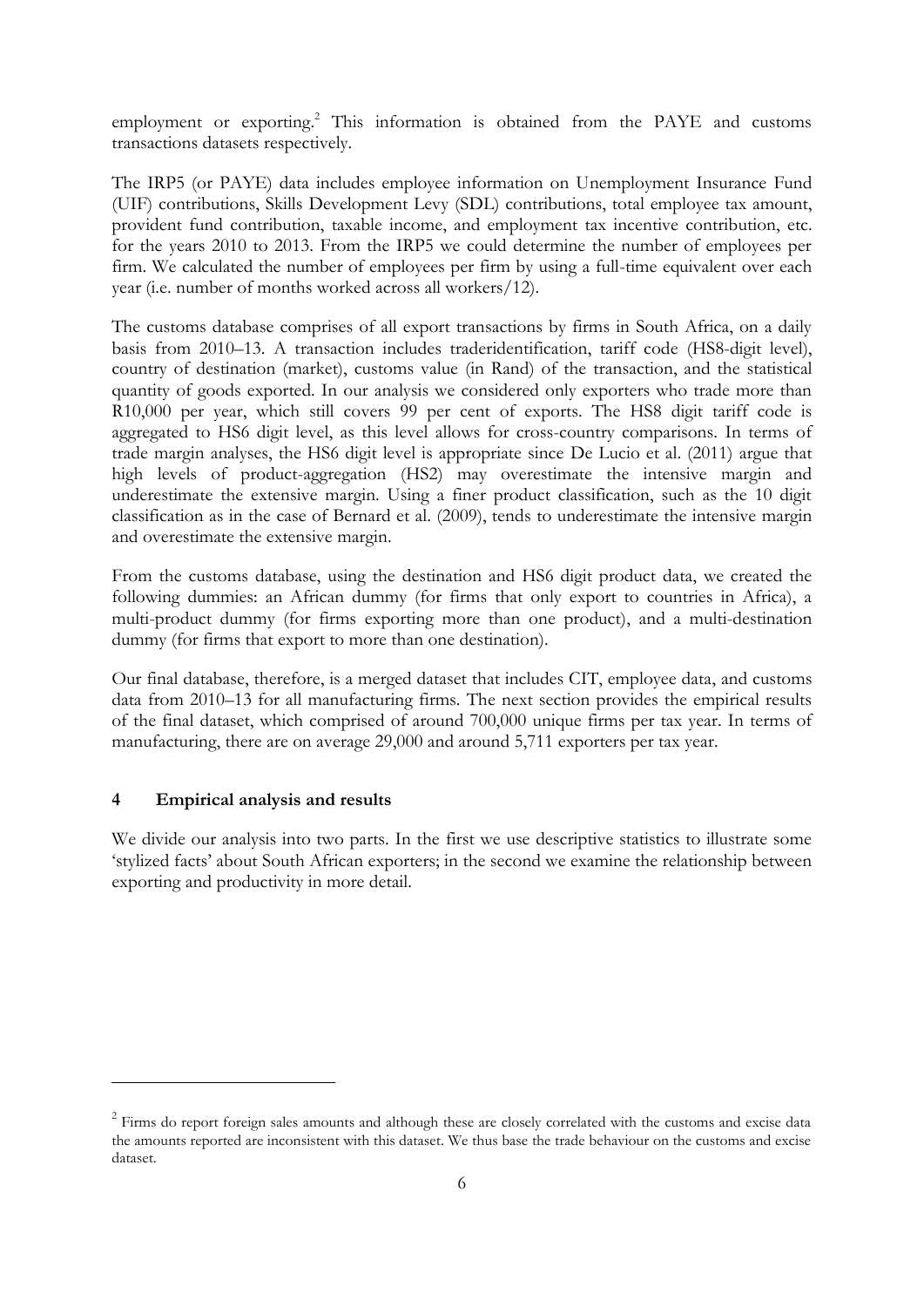## **4.1 Descriptives**

### **Stylized fact 1: Export participation is rare and export specialization is even rarer.**

Export participation within the South African manufacturing sector is quite rare—less than a third export (19 per cent in 2013). This is not dissimilar to that of US manufacturing firms where 27 per cent export (Bernard et al. 2007). When the sample is restricted to only medium and large firms,<sup>3</sup> the proportion of exporting firms increases (45 per cent in 2013).

Not only is exporting rare among South African manufacturers, but as Figure 1 indicates, very few South African manufacturing firms specialize in exporting. Fewer than 10 per cent of exporters export more than half of their output. The average exporter exports around a fifth of their output but the median exporter exports only 4 per cent.



Figure 1: Proportion of output exported if a firm exports

Source: Authors' own calculations using SARS data.

-

#### **Stylized fact 2: Exporters are different to non-exporters.**

In order to distinguish between the characteristics of exporters and non-exporters, we follow the approach initially used by Bernard and Jensen (1995). This estimates regressions of the form:

# $ln(X)_i = \alpha + \beta Exporter_i + \delta Industry_i + u_i$

Where:  $X_i$  – firm characteristics, *Exporter<sub>i</sub>* – dummy variable of export status (exporter=1 and non-exporter=0), *Industry<sub>i</sub>* – control dummy (5 digit SIC Industry) to account for heterogeneity,  $\beta_i$  – export premia,  $\mu_{it}$  – Error term.

<sup>&</sup>lt;sup>3</sup> Medium and large firms are defined according to the SARS definition of medium and large firms based on their total assets and turnover.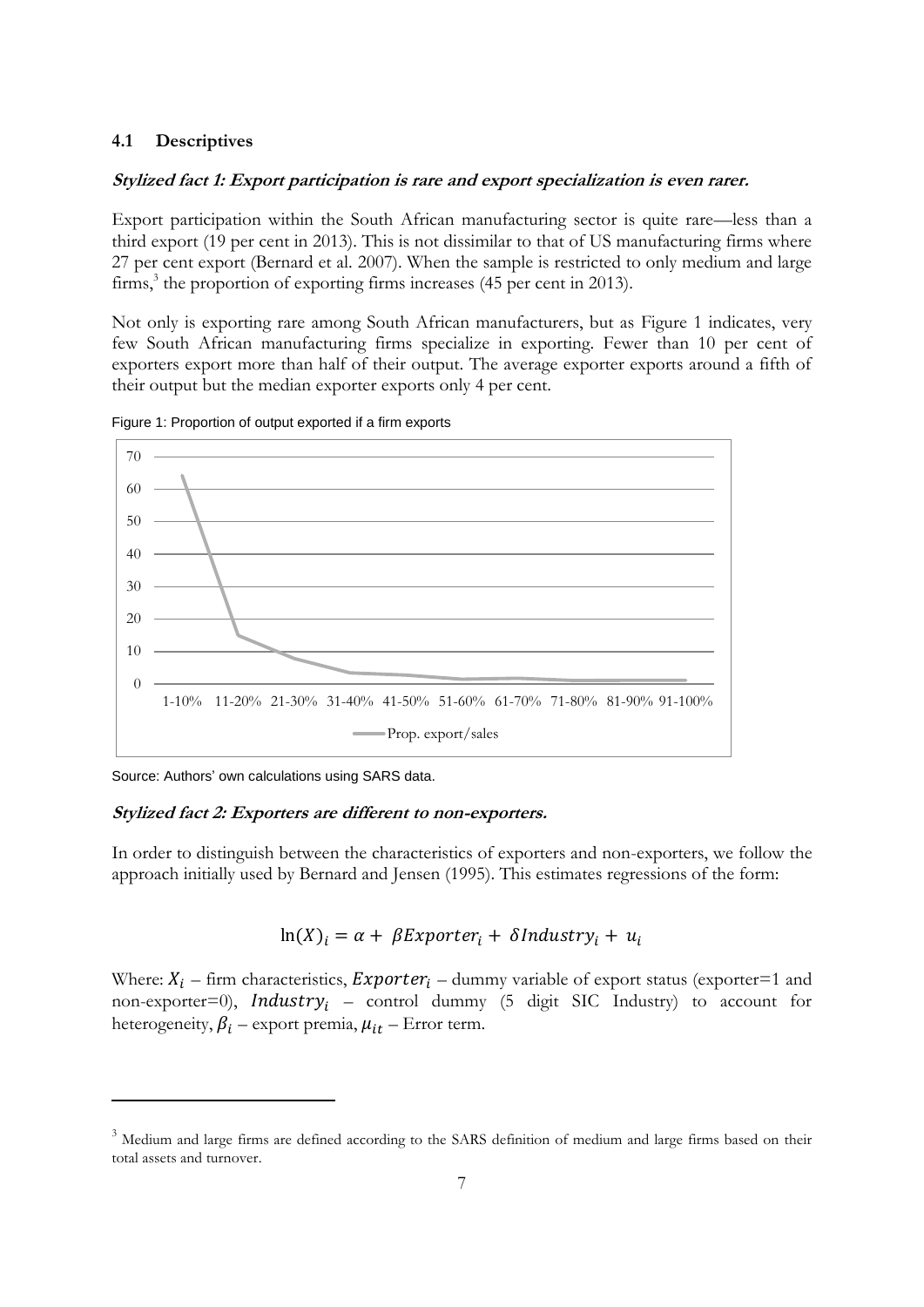Table 1 reports the export premia for the general case of manufacturing exporters relative to their domestic counterparts. The table indicates that for exporters relative to non-exporters the export premia are positive and significant for all characteristics. Exporters are notably larger, both in terms of output and number of employees, more labour productive, pay higher wages, and are more capital and intermediate-input intensive than non-exporters. Even after controlling for firm size, relative to non-exporters, exporters produce 46 per cent more output per worker, pay 27 per cent higher wages, and are 12 and 57 per cent more capital and intermediate-input intensive respectively.

|                                        | Output                 | No of<br>employees     | Output per<br>worker   | Labour<br>cost         | Capital per<br>worker  | Intermediate<br>inputs per worker |
|----------------------------------------|------------------------|------------------------|------------------------|------------------------|------------------------|-----------------------------------|
| Exporter                               | $2.118***$<br>(0.0293) | $0.708***$<br>(0.0283) | $0.343***$<br>(0.0218) | $1.690***$<br>(0.0281) | $0.151***$<br>(0.0500) | $0.466***$<br>(0.0263)            |
| Industry controls<br>Firm size control | Yes<br>No              | Yes<br>No              | Yes<br>No              | Yes<br>No.             | Yes<br>No.             | Yes<br>No.                        |
| Controlling for firm size<br>Exporter  |                        |                        | $0.460***$<br>(0.0220) | $0.273***$<br>(0.0210) | $0.124**$<br>(0.0514)  | $0.569***$<br>(0.0267)            |
| Industry controls<br>Firm size control |                        |                        | Yes<br>Yes             | Yes<br>Yes             | Yes<br>Yes             | Yes<br>Yes                        |
| <b>Observations</b>                    | 25.881                 | 10.065                 | 9,955                  | 9,681                  | 9,427                  | 9,710                             |

Table 1: Manufacturing exporter premia—exporters versus non-exporters

Notes: \*\*\*p<0.01 \*\*p<0.05 \*p<0.1. (Is significant at the 1 per cent level, 5 per cent level, and 10 per cent level respectively.) (Values are given in natural logarithms.)

Source: Authors' own calculation using the Large Sample Survey (LSS) data and SARS data.

#### **Stylized fact 3: Multi-destination, and multi-product exporters, although relatively small in number, contribute substantially to total export value.**

Table 2 (the joint distribution of firms over number of products and countries) and Table 3 (the joint distribution of export value over number of products and countries) show that exporting is rare but that the firms that dominate exports are a small group. These firms export many products to multiple destinations.

| Destination categories |      | Product categories |     |          |       |       |       |  |  |  |
|------------------------|------|--------------------|-----|----------|-------|-------|-------|--|--|--|
|                        |      |                    |     | $4 - 10$ | 11-50 | $50+$ | Total |  |  |  |
|                        | 9.7  | 4.9                | 2.9 | 6.9      | 2.9   | 0.4   | 27.6  |  |  |  |
| 2                      | 1.0  | 3.3                | 2.8 | 7.4      | 3.6   | 0.4   | 18.4  |  |  |  |
| 3                      | 0.4  | 0.8                | 1.4 | 6.3      | 3.5   | 0.4   | 12.7  |  |  |  |
| $4 - 10$               | 0.4  | 0.8                | 1.0 | 9.6      | 15.5  | 3.0   | 30.3  |  |  |  |
| $11 - 50$              | 0.0  | 0.2                | 0.2 | 1.5      | 5.1   | 3.6   | 10.6  |  |  |  |
| $50+$                  | 0.0  | 0.0                | 0.0 | 0.0      | 0.1   | 0.2   | 0.3   |  |  |  |
| Total                  | 11.5 | 9.9                | 8.3 | 31.6     | 30.7  | 8.0   | 100.0 |  |  |  |

Table 2: Joint distribution of firms over number of products and countries, average 2010–13

Source: Authors' own calculations.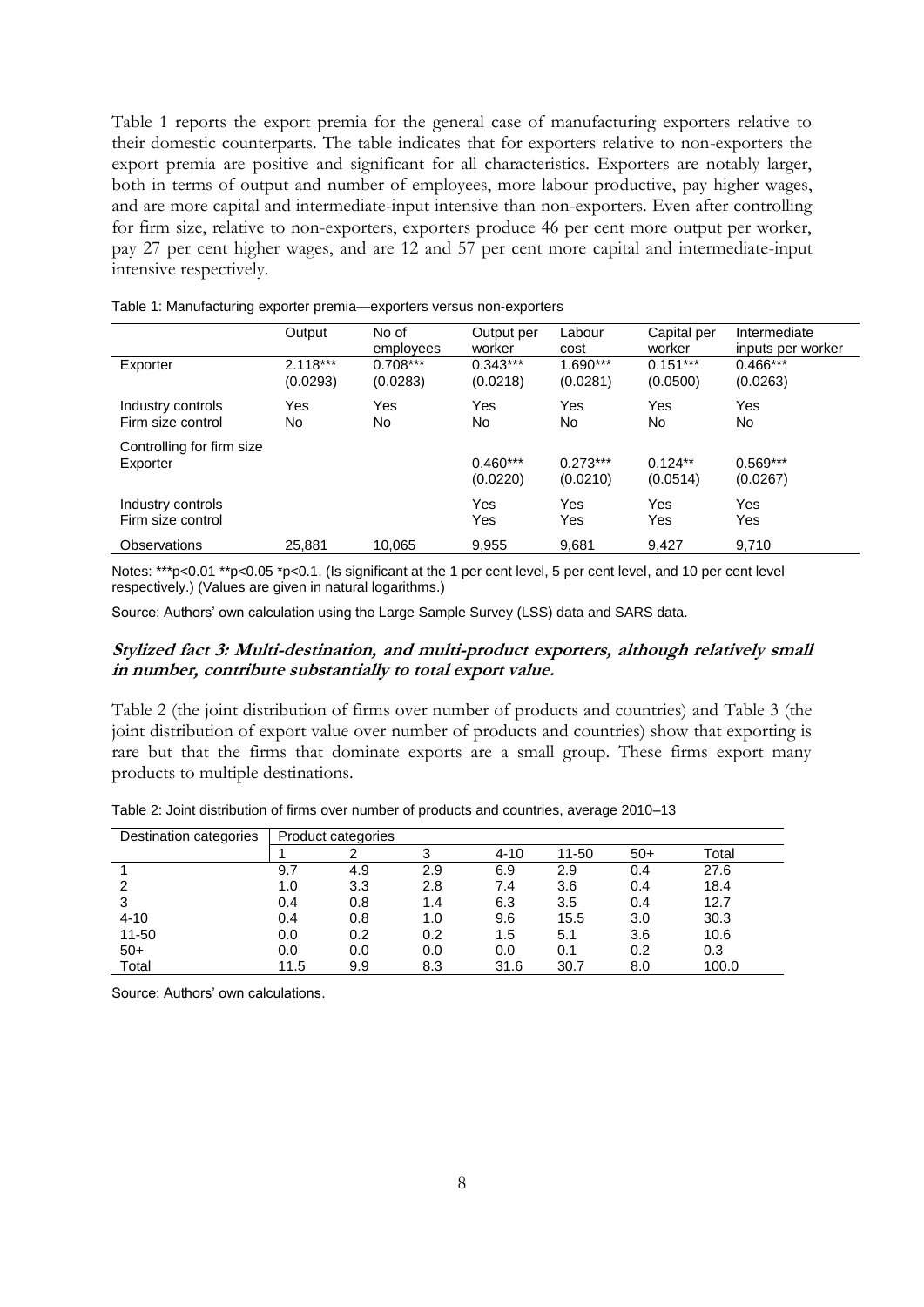| Destination categories | Product categories |     |     |          |       |       |       |  |  |
|------------------------|--------------------|-----|-----|----------|-------|-------|-------|--|--|
|                        |                    |     |     | $4 - 10$ | 11-50 | $50+$ | Total |  |  |
|                        | 0.5                | 0.3 | 0.1 | 0.3      | 0.3   | 0.2   |       |  |  |
|                        | 0.3                | 0.2 | 0.2 | 0.5      | 0.4   | 0.2   | 1.9   |  |  |
|                        | 0.1                | 0.3 | 0.1 | 0.5      | 0.6   | 0.2   | 1.8   |  |  |
| $4 - 10$               | 0.2                | 0.6 | 0.8 | 3.9      | 5.9   | 1.9   | 13.2  |  |  |
| $11 - 50$              | 0.1                | 0.5 | 0.7 | 14.1     | 25.5  | 14.7  | 55.6  |  |  |
| $50+$                  | 0.0                | 0.0 | 0.1 | 0.4      | 7.8   | 17.6  | 25.9  |  |  |
| Total                  | 1.2                | 1.8 | 2.0 | 19.7     | 40.5  | 34.7  | 100.0 |  |  |

Table 3: Joint distribution of export value over number of products and countries, average 2010–13

Source: Authors' own calculations.

-

The first column of Table 2 shows that 11.5 per cent of the exporters are single-product firms these firms contribute to only 1.2 per cent of the total export value (as seen in the first column in Table 3). In contrast, multi-product firms are responsible for 98.8 per cent of the total value exported (refer to the last row in Table 3). In both these tables it is evident that 38.7 per cent of firms export more than ten products and these firms contribute 75.2 per cent of total exports. Similar results were found by Bernard et al. (2009) where 14.5 per cent of US firms exported 10+ products and their contribution to the export value was 92.9 per cent. Similarly, Amador and Opromolla (2010) examine Portugal's exports from 1996–2005 and find that 9 per cent of exporters export more than 11 products, and they account for 40 per cent of total exports. 4

Destinations show a similar pattern to products, where 27.6 per cent of firms export to a single destination, but these firms contribute only 1.7 per cent of the total export value. The multidestination firms are responsible for 98.3 per cent of the value exported (refer to the last column in Table 3). The 10.6 per cent of firms that export to between 11 and 50 destinations contribute to the majority (55.6 per cent) of exports. Amador and Opromolla (2010) obtained similar results as 6.7 per cent of the firms exported to between 11 and 50 countries contributed 56 per cent of total exports.

# **Stylized fact 4: Multi-destination, and multi-product exporters have even higher exporter premia.**

Treating exporters as one homogenous group obscures within-exporter heterogeneity. We can analyse export behaviour by considering whether or not exporters exporting multiple products are different from those in terms of single-product exporters, and likewise for destinations served.

In terms of destinations, Table 4 reports that multiple-destination exporters are significantly larger, more labour productive, pay higher wages, and are significantly more capital and intermediate-input intensive than single-destination exporters, who, in turn, exhibit superior performance characteristics relative to non-exporters, even after controlling for firm size. Similar results are found after restricting the estimation to medium and large firms.

<sup>&</sup>lt;sup>4</sup> Both of these studies (Bernard et al. 2009; Amador and Opromolla 2010) were on all exporting firms, whereas this study focuses on manufacturing exporters only.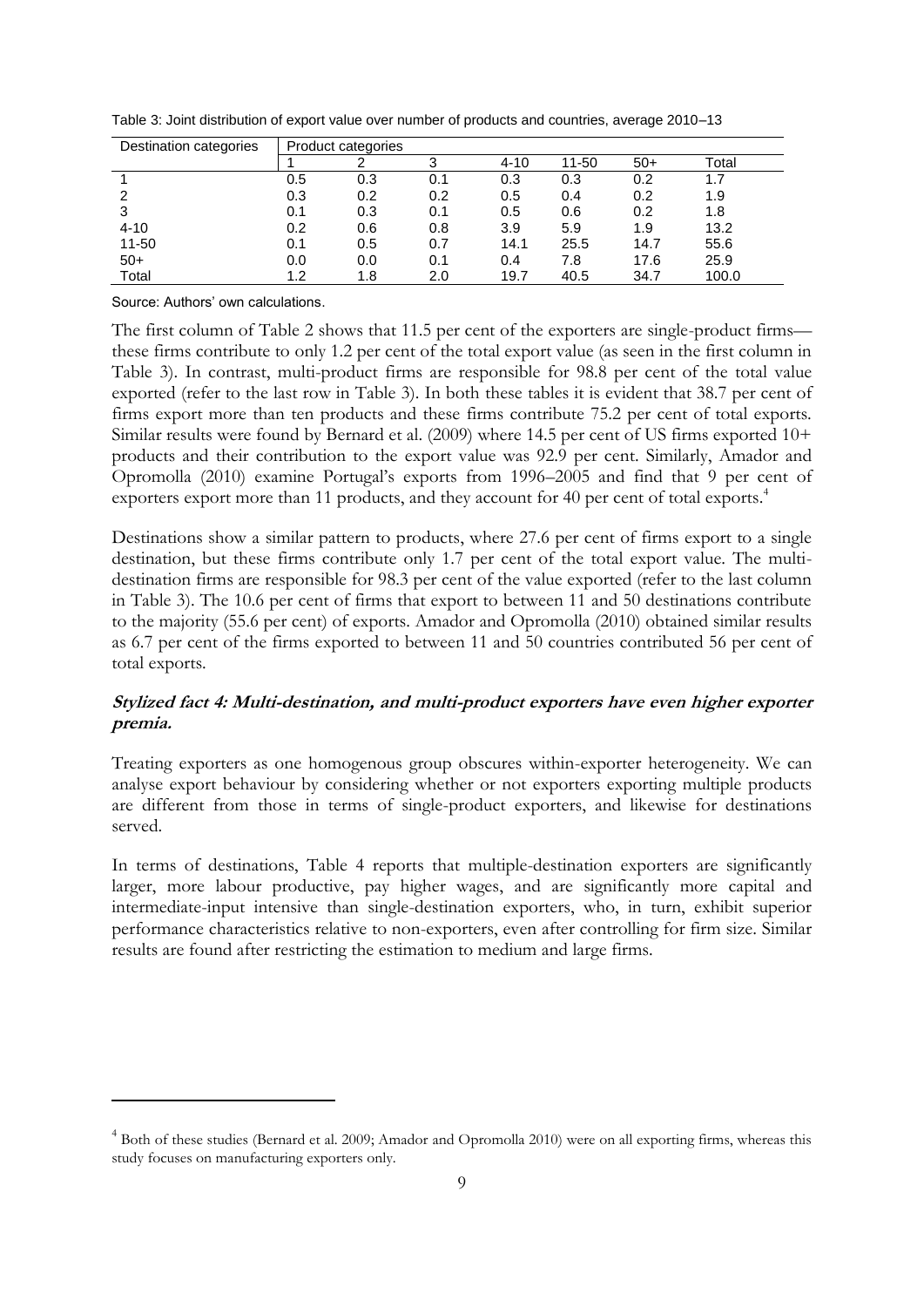|  |  |  | Table 4: Manufacturing exporter premia-multiple destinations |
|--|--|--|--------------------------------------------------------------|
|  |  |  |                                                              |

|                                        | Output     | No of<br>employees | Output per<br>worker | Labour<br>cost | Capital<br>per<br>worker | Intermediate<br>inputs per<br>worker |
|----------------------------------------|------------|--------------------|----------------------|----------------|--------------------------|--------------------------------------|
| Exporter                               | $1.310***$ | $0.124***$         | $0.179***$           | $0.939***$     | $-0.00528$               | $0.277***$                           |
|                                        | (0.0508)   | (0.0426)           | (0.0333)             | (0.0487)       | (0.0765)                 | (0.0400)                             |
| Multi-destination dummy                | $1.112***$ | $0.798***$         | $0.224***$           | $1.028***$     | $0.213***$               | $0.258***$                           |
|                                        | (0.0574)   | (0.0440)           | (0.0344)             | (0.0546)       | (0.0790)                 | (0.0413)                             |
|                                        |            |                    |                      |                |                          |                                      |
| Industry controls                      | <b>Yes</b> | Yes                | Yes                  | Yes            | Yes                      | Yes                                  |
| Firm size control                      | No.        | No                 | No                   | No.            | No                       | No.                                  |
| Controlling for firm size<br>Exporter  |            |                    | $0.202***$           | 0.0892***      | $-0.00826$               | $0.296***$                           |
|                                        |            |                    | (0.0324)             | (0.0311)       | (0.0766)                 | (0.0394)                             |
| Multi-destination dummy                |            |                    | 0.366***             | $0.261***$     | $0.188**$                | $0.389***$                           |
|                                        |            |                    | (0.0340)             | (0.0326)       | (0.0803)                 | (0.0413)                             |
| Industry controls<br>Firm size control |            |                    | Yes<br>Yes           | Yes<br>Yes     | Yes<br>Yes               | Yes<br>Yes                           |
| Observations                           | 25,881     | 10,065             | 9,955                | 9,681          | 9,427                    | 9,710                                |

Notes: \*\*\*p<0.01 \*\*p<0.05 \*p<0.1. (Is significant at the 1 per cent level, 5 per cent level, and 10 per cent level respectively.) (Values are given in natural logarithms.)

Source: Authors' own calculations.

In terms of products (see Table 5), multi-product exporters are larger in terms of output, output per worker, and have higher average labour costs and higher levels of intermediate inputs per worker than their single-product counterparts. They are not significantly different from singleproduct exporters in terms of capital per worker. The larger output and wage results for exporters and multi-product firms may be due to these firms just being larger than non-exporters and single-product firms, but if controlled for firm size, the same results hold. Interestingly when the sample is limited to medium to large manufacturing firms the results differ. For medium to large manufacturing exporters and non-exporters, the characteristics are not different, except for exporters having fewer employees. Medium to large multi-product firms have higher output (total and per worker) and higher average labour costs than single-product firms, but are not significantly different in terms of output, capital, or intermediate inputs per worker.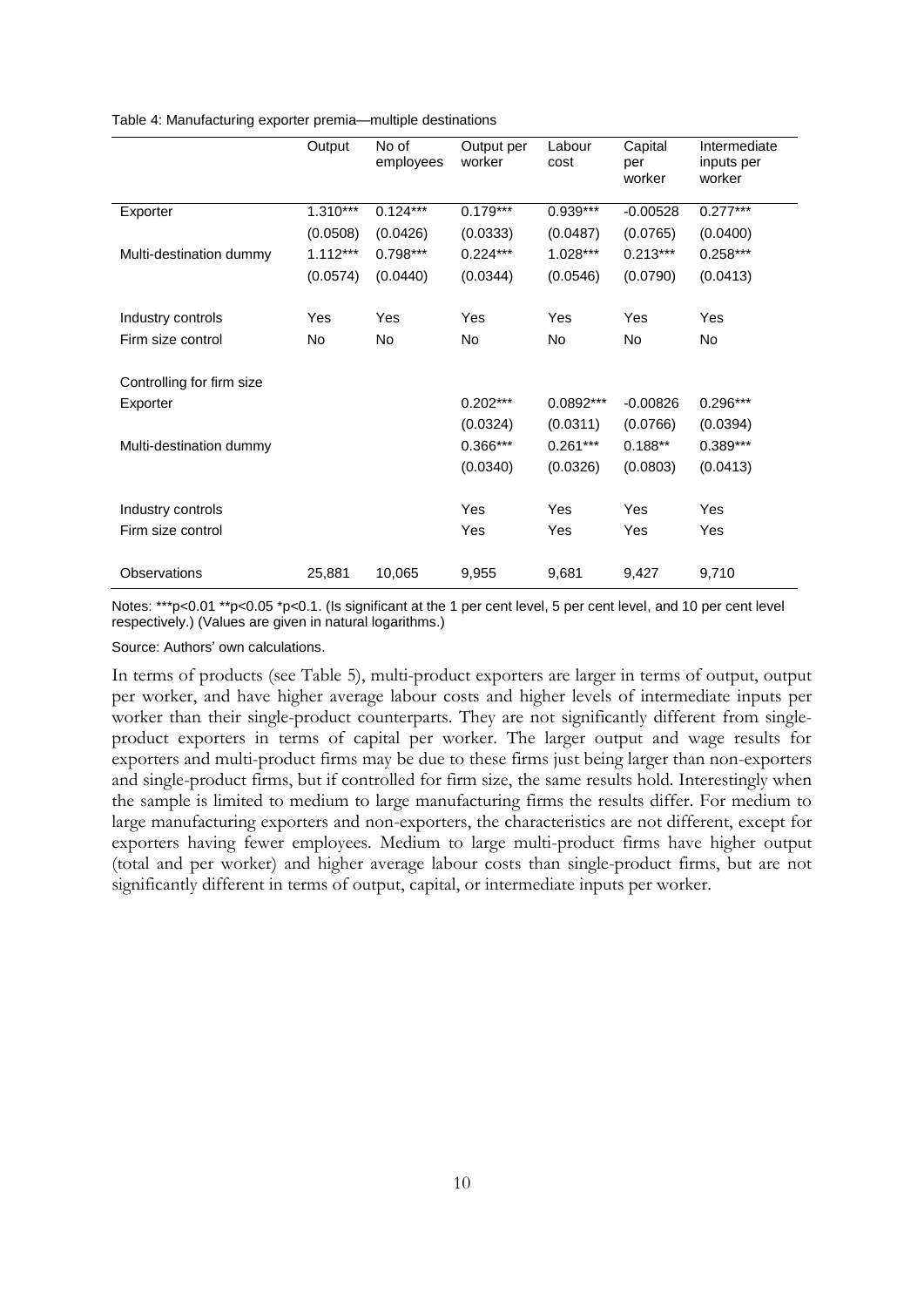Table 5: Manufacturing exporter premia—multiple products

|                                        | Output                           | No of<br>employees                 | Output per<br>worker               | Labour<br>cost                     | Capital<br>per<br>worker    | Intermediate<br>inputs per<br>worker |
|----------------------------------------|----------------------------------|------------------------------------|------------------------------------|------------------------------------|-----------------------------|--------------------------------------|
| No firm size control                   |                                  |                                    |                                    |                                    |                             |                                      |
| Exporter                               | $1.194***$                       | 0.0380                             | $0.129***$                         | $0.861***$                         | 0.0472                      | $0.207***$                           |
| Multi-product dummy                    | (0.0763)<br>1.040***<br>(0.0797) | (0.0615)<br>$0.753***$<br>(0.0618) | (0.0478)<br>$0.238***$<br>(0.0480) | (0.0729)<br>$0.933***$<br>(0.0760) | (0.109)<br>0.106<br>(0.110) | (0.0576)<br>$0.290***$<br>(0.0578)   |
| Industry controls                      | Yes                              | Yes                                | Yes                                | Yes                                | Yes                         | Yes                                  |
| Firm size control                      | No                               | No                                 | No                                 | No.                                | No                          | No                                   |
| Controlling for firm size<br>Exporter  |                                  |                                    | $0.139***$<br>(0.0466)             | $0.147***$<br>(0.0447)             | 0.0460<br>(0.109)           | $0.213***$<br>(0.0567)               |
| Multi-product dummy                    |                                  |                                    | $0.367***$                         | $0.141***$                         | 0.0803                      | $0.407***$                           |
|                                        |                                  |                                    | (0.0471)                           | (0.0451)                           | (0.111)                     | (0.0573)                             |
| Industry controls<br>Firm size control |                                  |                                    | <b>Yes</b><br>Yes                  | Yes<br>Yes                         | Yes<br>Yes                  | Yes<br>Yes                           |
| Observations                           | 27,099                           | 10,397                             | 10,281                             | 24,357                             | 9,727                       | 10,026                               |

Notes: \*\*\*p<0.01 \*\*p<0.05 \*p<0.1. (Is significant at the 1 per cent level, 5 per cent level, and 10 per cent level respectively.) (Values are given in natural logarithms.)

Source: Authors' own calculations.

# **Stylized fact 5: The exporter premia in terms of multi-destinations and multi-products is higher when exporting outside of Africa.**

Exporter premia by destination are reported in Table 6. Exporters to multiple destinations outside of Africa display superior characteristics relative to all other exporters, while firms which export to multiple destinations within Africa are larger, more labour productive, pay higher wages, and employ more intermediate inputs per worker than firms which export to single destinations (both inside and outside of Africa). Restricting the estimation to only medium and large firms yields similar results. Interestingly, these results indicate that firms exporting to a single destination within Africa seem to perform better than firms which export to a single destination outside of Africa in terms of output, labour productivity, wages, and intermediateinput intensity (and after controlling for firm size, labour productivity, and intermediate-input intensity). However, once the estimation is restricted to medium and large firms, these differences are no longer significant.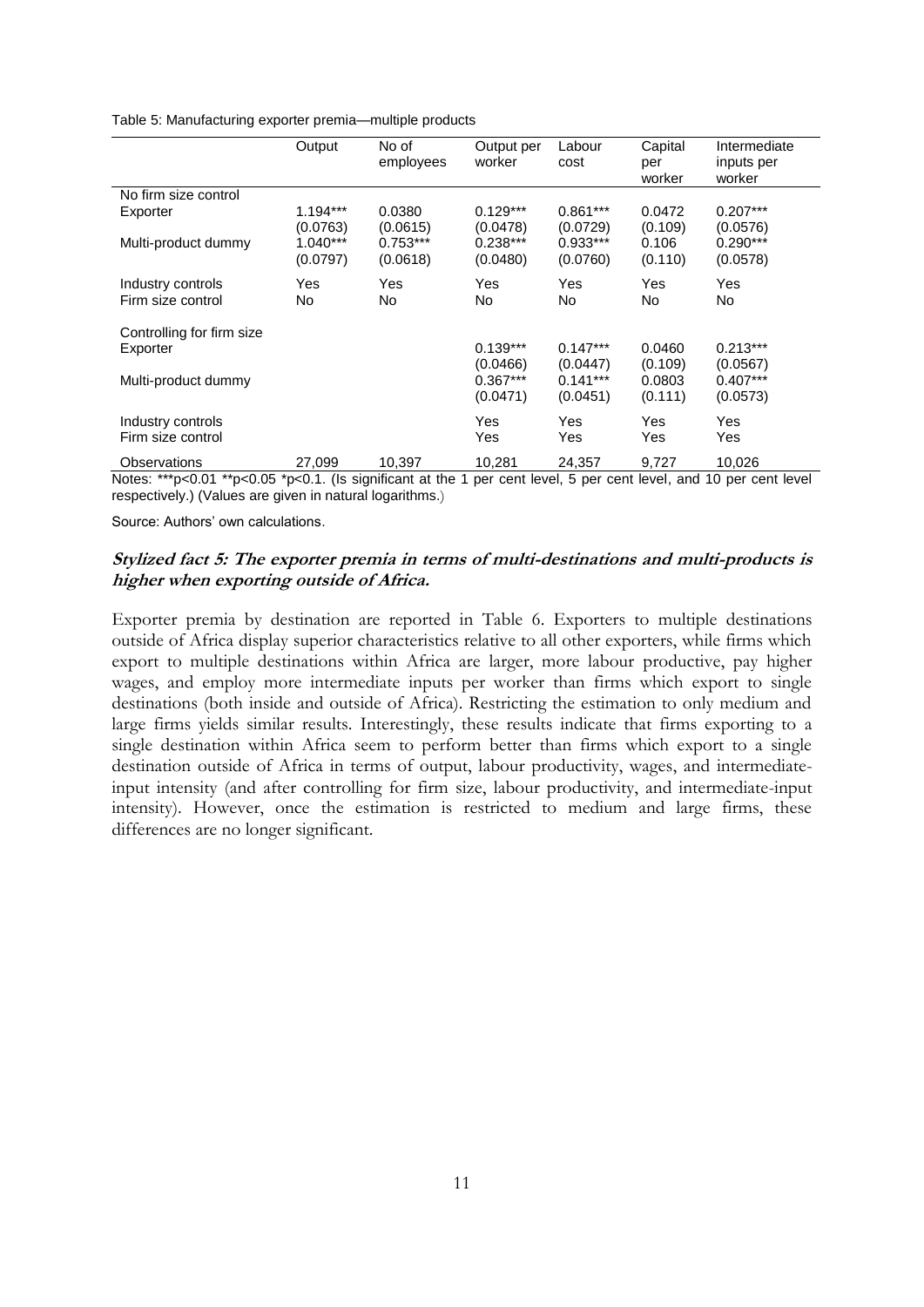|                                        | Output                 | No of<br>employees      | Output per<br>worker    | Labour<br>cost          | Capital per<br>worker | Intermediate<br>inputs per worker |
|----------------------------------------|------------------------|-------------------------|-------------------------|-------------------------|-----------------------|-----------------------------------|
| Exporter                               | $1.043***$<br>(0.122)  | 0.140<br>(0.0966)       | $-0.0271$<br>(0.0758)   | $0.754***$<br>(0.116)   | $-0.140$<br>(0.176)   | 0.0166<br>(0.0909)                |
| Africa only dummy                      | $0.319**$<br>(0.132)   | $-0.0223$<br>(0.103)    | $0.244***$<br>(0.0809)  | $0.222*$<br>(0.126)     | 0.158<br>(0.187)      | $0.309***$<br>(0.0969)            |
| Multi-destination<br>dummy             | 1.634***               | $0.987***$              | $0.482***$              | $1.493***$              | $0.491***$            | $0.554***$                        |
| Interaction:                           | (0.127)<br>$-0.855***$ | (0.0994)<br>$-0.406***$ | (0.0780)<br>$-0.353***$ | (0.121)<br>$-0.810***$  | (0.180)<br>$-0.458**$ | (0.0936)<br>$-0.383***$           |
| Afri*Multi-dest                        | (0.145)                | (0.112)                 | (0.0879)                | (0.138)                 | (0.203)               | (0.105)                           |
|                                        |                        |                         |                         |                         |                       |                                   |
| Industry controls<br>Firm size control | Yes<br>No              | Yes<br>No               | Yes<br>No               | Yes<br>No               | Yes<br><b>No</b>      | Yes<br>No                         |
| Controlling for firm<br>size           |                        |                         |                         |                         |                       |                                   |
| Exporter                               |                        |                         | 0.00304<br>(0.0737)     | 0.116<br>(0.0707)       | $-0.142$<br>(0.176)   | 0.0404<br>(0.0895)                |
| Africa Only<br>Dummy                   |                        |                         | $0.236***$              | $-0.0319$               | 0.157                 | $0.303***$                        |
|                                        |                        |                         | (0.0786)                | (0.0753)                | (0.187)               | (0.0953)                          |
| Multi-destination<br>dummy             |                        |                         | $0.659***$              | $0.357***$              | $0.465**$             | $0.716***$                        |
| Interaction:                           |                        |                         | (0.0762)<br>$-0.423***$ | (0.0730)<br>$-0.214***$ | (0.181)<br>$-0.446**$ | (0.0925)<br>$-0.447***$           |
| Afri*Multi-dest                        |                        |                         | (0.0854)                | (0.0818)                | (0.203)               | (0.104)                           |
| Industry controls<br>Firm size control |                        |                         | Yes<br>Yes              | Yes<br>Yes              | Yes<br>Yes            | Yes<br>Yes                        |
| Observations                           | 25,881                 | 10,065                  | 9,955                   | 9,681                   | 9,427                 | 9,710                             |

Table 6: Manufacturing exporter premia—multiple destinations within and outside Africa

Notes: \*\*\*p<0.01 \*\*p<0.05 \*p<0.1. (Is significant at the 1 per cent level, 5 per cent level, and 10 per cent level respectively.) (Values are given in natural logarithms.)

Source: Authors' own calculation using SARS data.

Table 7 reports results for products and shows that multi-product firms exporting to countries outside Africa have larger total output, number of employees, larger output per worker, pay more labour costs, have more capital per worker, and have a higher intermediate-input level than multi-product firms exporting only to African countries. Single-product exporters exporting to countries outside Africa show the lowest output premium and labour cost of all the exporters. For all single-product firms the number of employees and capital per worker are not significant, therefore no different from non-exporting firms.

When controlling for medium to large firms most of the characteristics (output, output per worker, labour cost, capital per worker, and intermediate inputs per worker) of single-product firms are not significantly different from non-exporting firms, except for single-product exporters exporting within Africa only having less number of employees than non-exporters. Multi-product medium to large firms exporting to countries outside of Africa show superior characteristics to multi-product medium to large firms exporting only to African countries.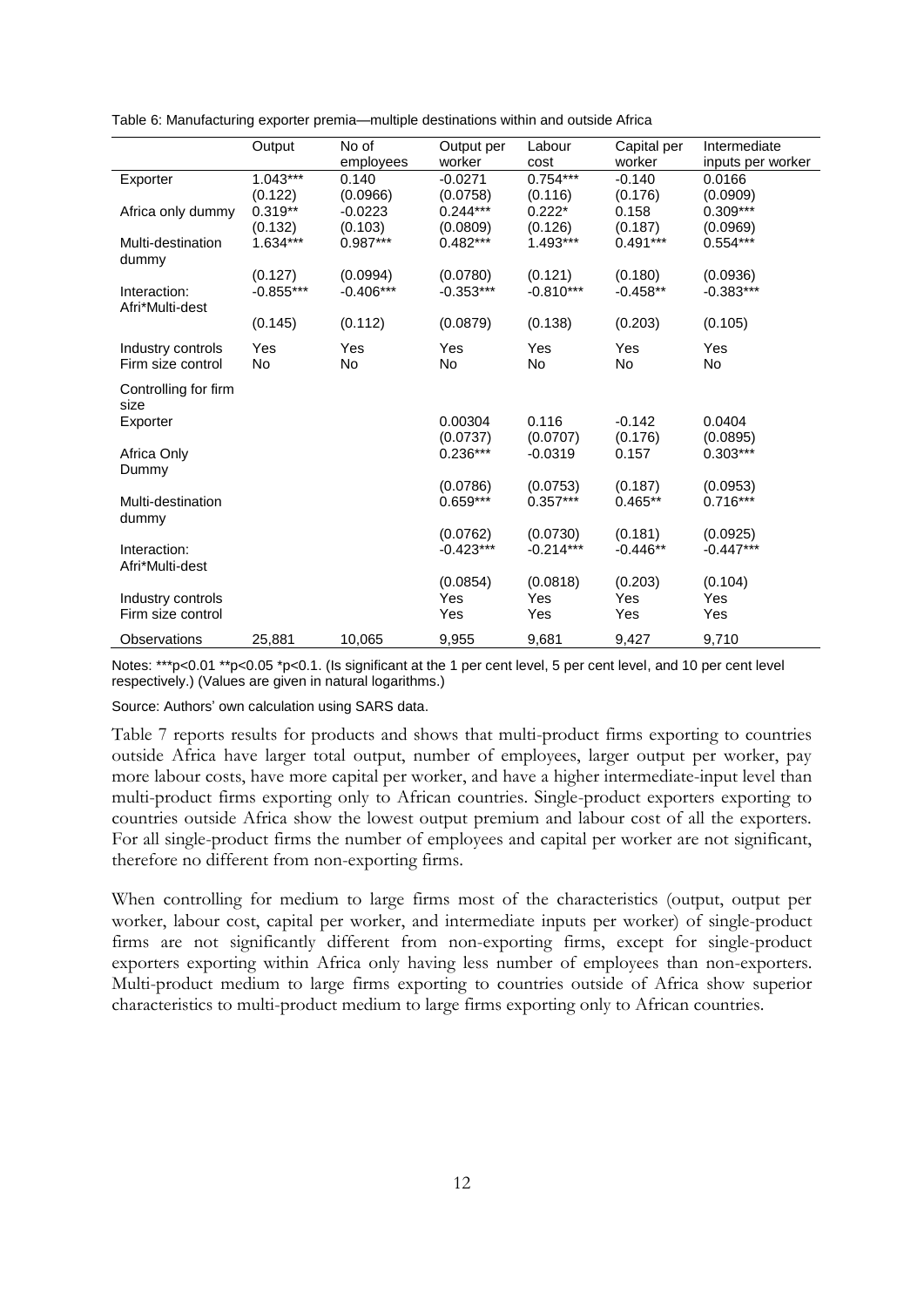|                              | Output      | No of<br>employees | Output per<br>worker | Labour<br>cost | Capital<br>per<br>worker | Intermediate<br>inputs per<br>worker |
|------------------------------|-------------|--------------------|----------------------|----------------|--------------------------|--------------------------------------|
| No firm size control         |             |                    |                      |                |                          |                                      |
| Exporter                     | $0.991***$  | 0.149              | $-0.147*$            | $0.738***$     | $-0.113$                 | $-0.105$                             |
|                              | (0.126)     | (0.101)            | (0.0788)             | (0.119)        | (0.180)                  | (0.0952)                             |
| Africa only dummy            | $0.298*$    | -0.180             | $0.410***$           | 0.181          | 0.238                    | $0.465***$                           |
|                              | (0.157)     | (0.122)            | (0.0959)             | (0.150)        | (0.219)                  | (0.116)                              |
| Multi-product dummy          | 1.679***    | $0.964***$         | $0.609***$           | $1.502***$     | $0.443**$                | $0.681***$                           |
|                              | (0.131)     | (0.103)            | (0.0809)             | (0.124)        | (0.185)                  | (0.0976)                             |
| Interaction: Afri*Multi-prod | $-1.065***$ | $-0.391***$        | $-0.577***$          | $-0.971***$    | $-0.550**$               | $-0.605***$                          |
|                              | (0.166)     | (0.129)            | (0.101)              | (0.158)        | (0.231)                  | (0.122)                              |
| Industry controls            | Yes         | Yes                | Yes                  | Yes            | Yes                      | Yes                                  |
| Firm size control            | No          | No.                | No                   | No             | No                       | No.                                  |
| Controlling for firm size    |             |                    |                      |                |                          |                                      |
|                              |             |                    |                      |                |                          |                                      |
| Exporter                     |             |                    | $-0.108$             | $0.136*$       | $-0.112$                 | $-0.0705$                            |
|                              |             |                    | (0.0762)             | (0.0727)       | (0.179)                  | (0.0931)                             |
| Africa only dummy            |             |                    | $0.378***$           | 0.0186         | 0.241                    | $0.432***$                           |
|                              |             |                    | (0.0922)             | (0.0883)       | (0.217)                  | (0.113)                              |
| Multi-product dummy          |             |                    | $0.774***$           | $0.329***$     | $0.414**$                | $0.830***$                           |
|                              |             |                    | (0.0785)             | (0.0749)       | (0.185)                  | (0.0960)                             |
| Interaction: Afri*Multi-prod |             |                    | $-0.650***$          | $-0.316***$    | $-0.540**$               | $-0.667***$                          |
|                              |             |                    | (0.0971)             | (0.0929)       | (0.229)                  | (0.119)                              |
| Industry controls            |             |                    | Yes                  | Yes            | Yes                      | Yes                                  |
| Firm size control            |             |                    | Yes                  | Yes            | Yes                      | Yes                                  |
| Observations                 |             | 10,397             | 10,281               | 24,357         | 9,727                    |                                      |
|                              | 27,099      |                    |                      |                |                          | 10,026                               |

Table 7: Manufacturing exporter premia—multiple products within and outside Africa

Notes: \*\*\*p<0.01 \*\*p<0.05 \*p<0.1. (Is significant at the 1 per cent level, 5 per cent level, and 10 per cent level respectively.) (Values are given in natural logarithms.)

Source: Authors' own calculations.

# **Stylized fact 6: There is a lot of churning in exporter dynamics in terms of products exported and destinations served.**

The data also allows us to analyse the variation in the exports through a decomposition of the intensive and extensive margins of trade over the period 2010–13. Firstly we decompose the total export growth between year t-1 and year t into the different types of firms, i.e. new exporting firms entering the foreign market (E), firms that exit the foreign market (X), and firms that continue to export (C).

$$
\Delta Y_t = \sum_{f \in E} Y_{f,t} - \sum_{f \in X} Y_{f,t-1} + \sum_{f \in C} \Delta Y_{f,t} \tag{1}
$$

The firms that continue to export (C) can further decomposed into:

$$
\sum_{f \in C} \Delta Y_{f,t} = \sum_{f \in A_f} Y_{f,j,t} - \sum_{f \in D_f} Y_{f,j,t-1} + \sum_{f \in V_f} \Delta Y_{f,j,t}
$$

where  $A_f$  is a set of product–market export combinations that is added by a firm. D<sub>f</sub> are product– market export combinations that are dropped by a firm and  $V_f$  contain existing product-market combinations that continue from year t-1 to year t. The intensive margin is captured by  $V_f$ . The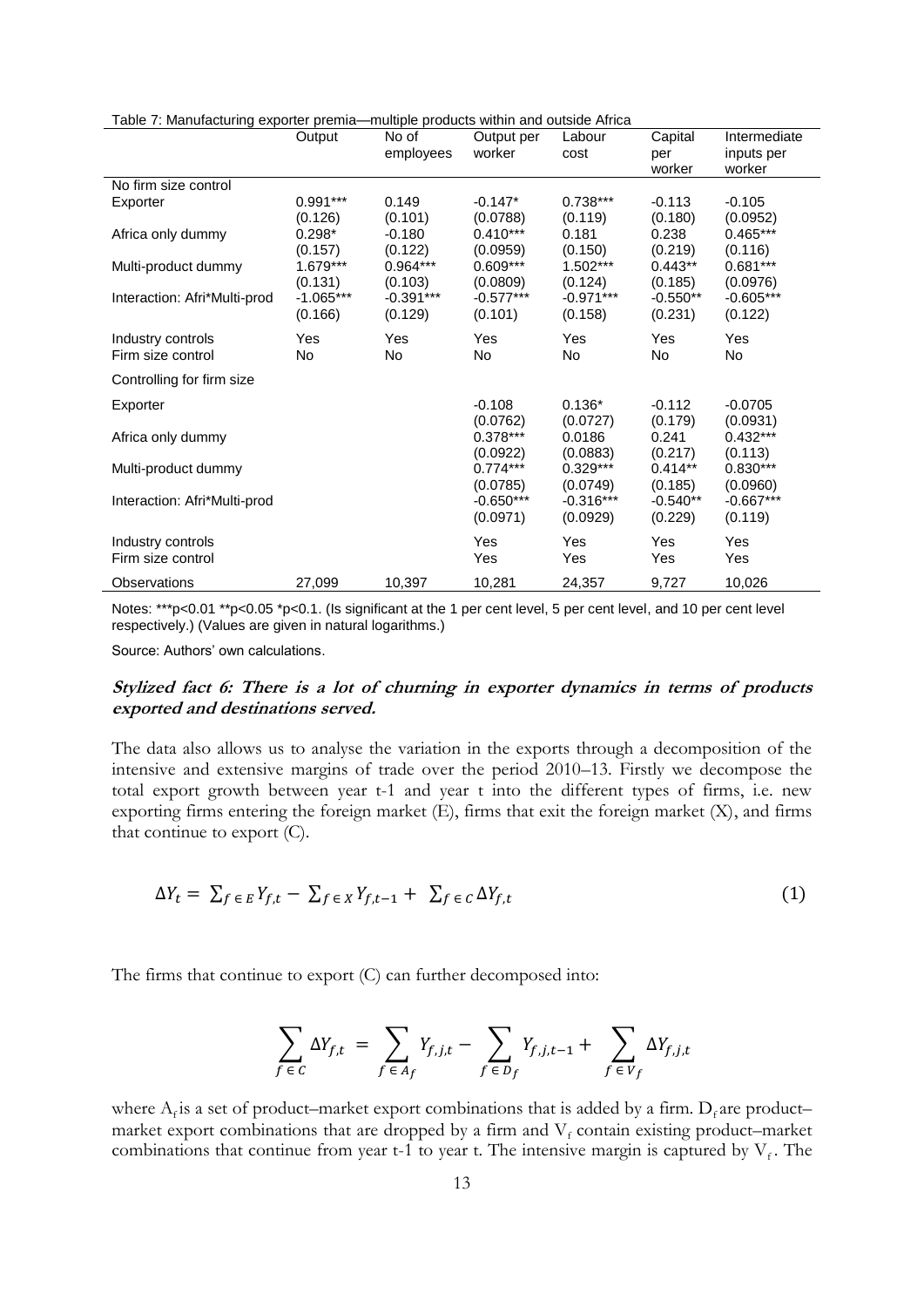extensive margin consists of the net effect of new exporting firms entering the foreign market (E) and firms that exit the foreign market (X) (the first two variables of Equation (1)) as well as the net effect of added  $(A_f)$  and dropped  $(D_f)$  product–market combinations (the first two variables of Equation (2)). We compute the percentage aggregate change in total exports by dividing each term in Equations (1) and (2) by  $(Y_t + Y_{t-1})/2$ . Table 8 presents export churning as decomposed by the intensive and extensive margins' contribution to trade.

|                                |                                                                     | $2010 -$ | $2011 -$ | $2012 -$ |
|--------------------------------|---------------------------------------------------------------------|----------|----------|----------|
|                                |                                                                     | 2011     | 2012     | 2013     |
| Exporter entry and             | Enter                                                               | 0.8      | 2.8      | 1.4      |
| exit                           | Exit                                                                | $-0.5$   | $-0.7$   | $-5.7$   |
|                                | Net entry (firms enter minus firms exit)                            | 0.3      | 2.1      | $-4.2$   |
| Diversification                | Added/new:                                                          | 14.9     | 16.7     | 12.8     |
|                                | 1. New product, existing destination                                | 3.6      | 4.0      | 3.0      |
|                                | 2. Existing product, new destination                                | 3.9      | 3.4      | 4.3      |
|                                | 3. New product, new destination                                     | 2.5      | 1.5      | 1.3      |
|                                | 4. New combination of existing product, existing                    | 4.9      | 7.9      | 4.2      |
|                                | destination                                                         |          |          |          |
|                                | Dropped                                                             | $-10.8$  | $-15.6$  | $-11.9$  |
|                                | 1. Dropped product, existing destination                            | 2.6      | 7.0      | 3.3      |
|                                | 2. Existing product, dropped destination                            | 2.8      | 3.1      | 3.1      |
|                                | 3. Dropped product, dropped destination                             | 0.6      | 0.9      | 1.1      |
|                                | 4. Dropped combination of existing product, existing<br>destination | 4.8      | 4.5      | 4.5      |
|                                | Net diversification (added minus dropped)                           | 4.1      | 1.2      | 0.9      |
| Intensive margin               | Net intensive margin (existing product–market<br>combinations)      | 10.7     | 4.0      | 12.0     |
| Total change in exports        |                                                                     | 15.2     | 7.3      | 8.7      |
| per cent annual growth due to: |                                                                     | 29.5%    | 45.2%    | $-38.2%$ |
|                                | Net extensive margin (net entry & net diversification)              | 2.2%     | 29.1%    | $-48.5%$ |
| -Net entry (new minus exit)    |                                                                     | 27.3%    | 16.1%    | 10.3%    |
|                                | -Net diversification (added minus dropped)                          |          |          |          |
| Net intensive margin           |                                                                     | 70.5%    | 54.8%    | 138.2%   |

| Table 8: Percentage of intensive and extensive margins' manufacturing export growth over the period 2010–13 |  |  |  |
|-------------------------------------------------------------------------------------------------------------|--|--|--|
|                                                                                                             |  |  |  |

Source: Authors' own calculations.

Three sections are depicted in Table 8: exporter entry and exit, diversification (product and market churning or switching), and the intensive margin. The net effect is calculated for each, adding the positive export growth contribution and subtracting the negative growth contribution). The relative contribution of each margin to the total change in exports is provided at the end of Table 8.

The net intensive margin (existing product–destination combinations) is the largest contributor to the growth in exports (between 54.8 and 138.2 per cent of total export growth), whereas the extensive margin accounts for the remaining growth percentage (-38.2 to -45.2 per cent).

The extensive margin consists of net entry and net diversification. Net entry is firms/exporters that enter and exit the foreign trade destination. The start-up cost for a firm to enter into the trade environment may be high and therefore some of the firms that enter the trade environment exit after a year (Eaton et al. 2007; Freund and Pierola 2010). For the period 2012–13 more firms exited than entered, resulting in a net entry of -4.2. Net diversification includes added and dropped product–destination combinations, which is also referred to as product–destination switching. The added product–destination combinations can be decomposed down into four categories, namely firms exporting: 1) a new product to an existing destination, 2) an existing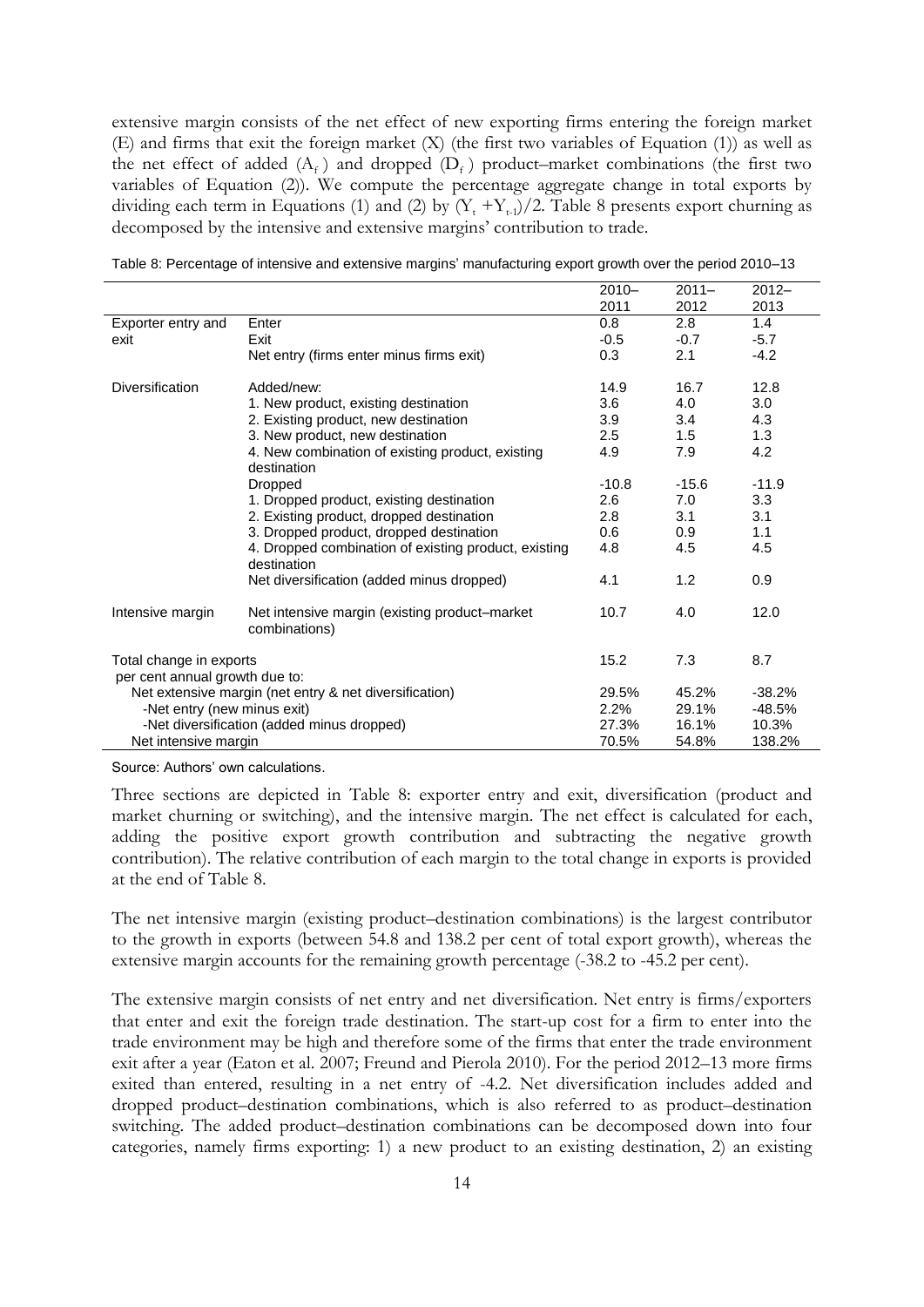product to a new destination, 3) a new product to a new destination, or 4) a new combination of an existing product to an existing destination. In the period 2012–13, exporting a new product to a new destination contributed only 1.3 per cent to the growth in added diversification of 12.8 per cent. It is easier to diversify in terms of either a new product or a new destination, but not both, as this creates more cost of discovery for the exporter (Freund and Pierola 2010). Exporting new combinations of existing products to existing destinations results in less uncertainty for the exporter. In 2011–12, 7.9 per cent of the 16.7 per cent growth in added product–destination combinations was contributed by new combinations of existing products to existing destinations. The dropped product–destination combinations can also be decomposed into similar categories, i.e. firms: 1) dropping a product from an existing destination, 2) dropping a destination of an existing product, 3) dropping the product and destination, or 4) dropping of existing product– destination combinations. From 2010–11, less than 1 per cent of the 10.8 per cent dropped product–destination combinations was due to dropping a product and destination at the same instance. It is more likely for a continuing firm to drop either a product or a destination, but not both. In 2012–13 the exporter entry's contribution to export growth was 1.4 per cent, whereas added/new products and destinations were 12.8 per cent. This alludes to the fact that it is easier for an existing exporter to diversify in terms of products and destinations, than for a new exporter to start exporting.

It is not clear whether it is more common for exporters to expand in terms of *new products, existing destinations* than to expand to *new destinations, existing products*. The results differ across years, in 2010–11 and 2012–14 *new destinations, existing products* entries contributed 3.9 per cent and 4.3 per cent to the growth in export values, and *new products, existing destinations contributes* contributed 3.6 per cent and 3.0 per cent. For 2011–12, however, the contribution of *new products, existing destinations* was 0.6 per cent more than the contribution of *new destinations, existing products*. It can therefore be concluded that it is equally common for exporters to expand through both new products and new destinations. When expansion does occur, to what extent does exporting multiple products and/or multiple destinations have on exporters' productivity? This question is investigated in the next section.

# **4.2 The exporter productivity premium**

The descriptive results showed that manufacturing exporters differ from non-exporters across a number of dimensions and that there is within-exporter heterogeneity in terms of firm characteristics, the amount exported, the number of products traded, and export destinations. In this section we examine the relationship between various aspects of this exporter heterogeneity and total factor productivity. Given the uniqueness of the data, we can examine these relationships in more detail than has been done previously, and we can use estimation techniques which control for the simultaneity issues that characterize production function estimation.

#### *Method*

Production function analysis enables inference about the productivity difference between traders and non-traders. One can deduce these productivity differences from the estimated production functions because the coefficient of the expected trade status dummy variable gives the difference between the productivity of traders and non-traders (Yasar et al. 2006).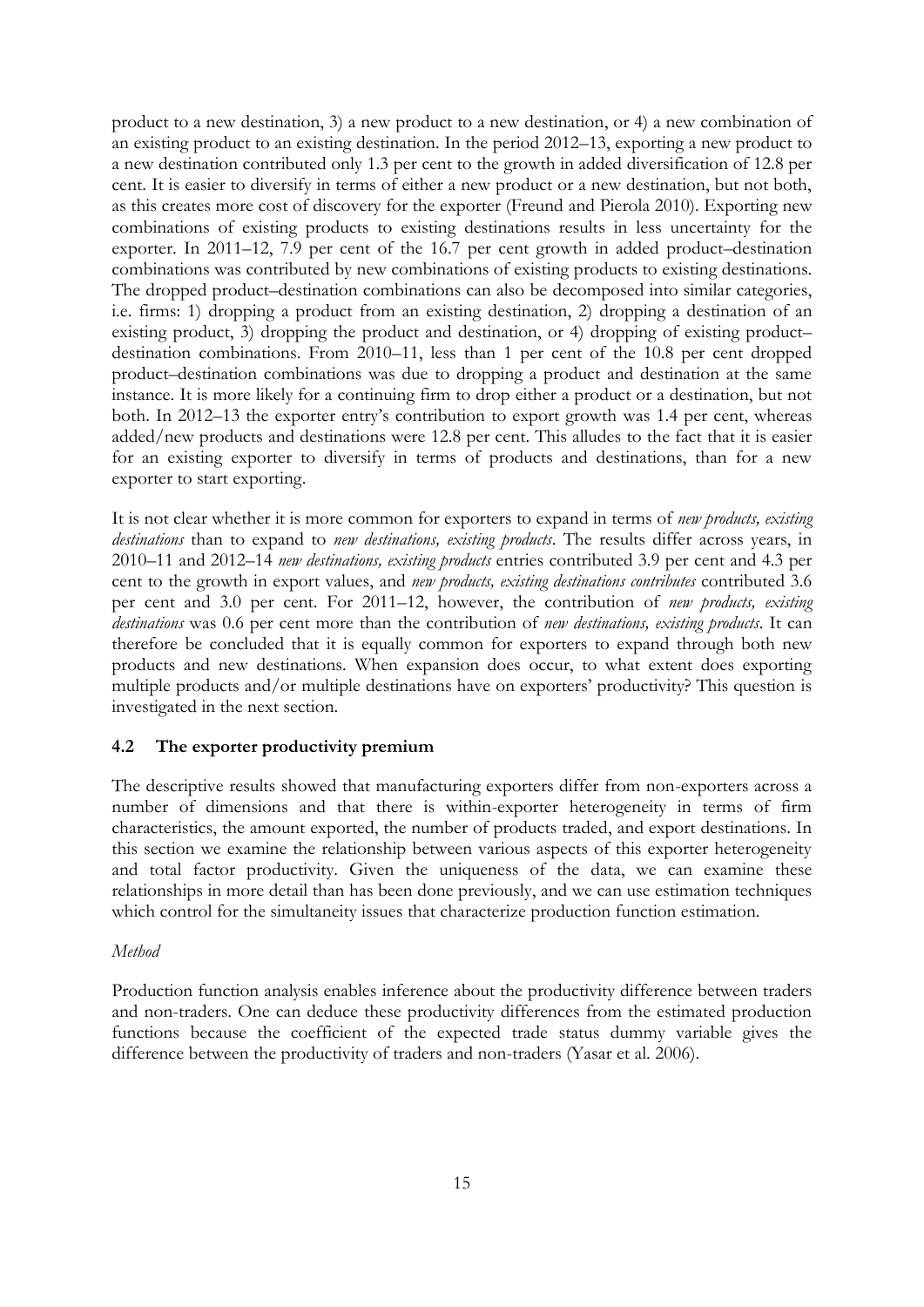South African manufacturing firms' total factor productivity (TFP) can be estimated with a Cobb–Douglas specification:

$$
ln({^{Y_{it}}/_{L_{it}}}) = \alpha_{it} + \beta_1(EX_{it}) + \beta_2(ln^{K_{it}}/_{L_{it}}) + \beta_3(ln^{I}/_{L_{it}}) + \beta_4(ln L_{it}) + \beta_5(Ind_{it}) + \mu_{it}
$$
\n(2)

Where: *i* is the firm subscript, *t* is the time subscript,  $Y$  $\mathcal{N}_{L}$ is real output per worker,  $\mathcal{N}_{L}$ represents real capital per worker, and  $^{I}\!/_{L}$  represents real intermediate inputs per worker, Ind is a vector of industry characteristics (measured at the 5 digit SIC), and  $\mu_i$  is the residual. The variable  $EX_{it}$  is a dummy variable that will represent exports status. It takes the form  $EX_{it} = 1$  if the firm exports;  $EX_{it} = 0$  otherwise.

Initially, we estimate the production function using Ordinary Least Squares (OLS) as a comparison with what has been previously undertaken in the South African literature. In this approach  $\beta_2$ ,  $\beta_3$  and  $\beta_4$  are the elasticity of output productivity with respect to capital per worker, intermediate inputs per worker, and labour respectively. The coefficient of interest,  $\beta_1$ , signifies productivity differences between exporting firms and domestic traders. Industries are explicitly included in the regression equation to account for some of the heterogeneity in this sample.

An issue with OLS estimation lies with its key assumption that inputs of production are uncorrelated with omitted unobservables, i.e. the error term in Equation (2) is assumed to be uncorrelated with the factor inputs. In reality, however, the level of factor inputs is likely to be influenced by unobservables: for example, a positive productivity shock, which is observed by the firm but not by the analyst, will lead the firm to increase output levels and, consequently, input levels. By ignoring this relationship, OLS estimation is likely to give biased and inconsistent estimates.

A fixed-effects regression is therefore run on the dataset in order to obtain more consistent estimates. This methodology, however, is also problematic in that it assumes that the relationship between firm behaviour and productivity is time invariant. Since this may not necessarily be the case, the semi-parametric methodologies of Olley and Pakes (1996) and Levinsohn and Petrin (2003) are used.

The Olley–Pakes (OP) estimation addresses the endogeneity problem by making use of investment as a proxy, whereas the Levinsohn–Petrin (LP) methodology makes use of intermediate inputs. The success of the OP investment method in controlling for bias can be hampered if the data contains a large number of zero-investment observations. Since the monotonicity condition will not hold for these observations, they will be truncated from the dataset. The dataset used in this study contains a large number of observations where investment is zero. As such, the LP methodology is used to estimate productivity, making use of intermediate inputs as a proxy.

The first stage in estimating TFP is to estimate the log-linearized form of the Cobb–Douglas production function represented by Equation (2). Unlike OLS, LP recognizes that the error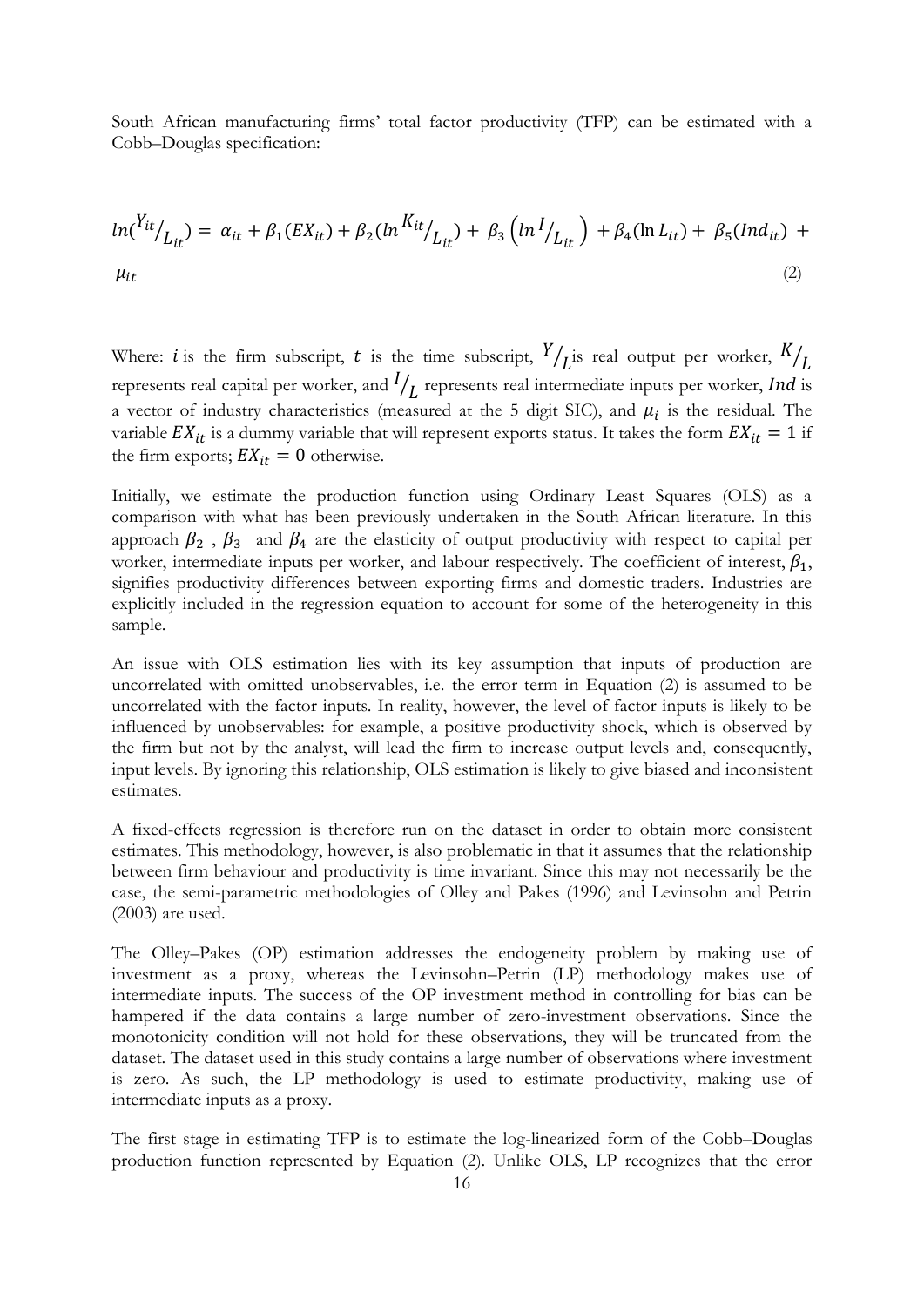term,  $\mu_{it}$ , is comprised of two components: transmitted productivity (observed by the firm, but not the analyst) and an error term that is uncorrelated with the choice of inputs, given by  $\omega_{it}$  and  $\varepsilon_{it}$  respectively. The transmitted productivity component is the source of the simultaneity problem and the root of inconsistent estimates when using OLS.

Levinsohn and Petrin assume that intermediate inputs,  $I_{it}$ , can be written as a function of the two state variables  $K_{it}$  and  $\omega_{it}$ . Under the condition of monotonicity, Levinsohn and Petrin show that the unobservable  $\omega_{it}$  can be written as a function of intermediate inputs and capital:

$$
\omega_{it} = \omega_{it}(K_{it}, I_{it}) \tag{3}
$$

Using this expression, the production function in (2) can be expressed as:

$$
ln({^{Y_{it}}/_{L_{it}}}) = \beta_1(EX_{it}) + \vartheta_{it} (ln{^{K_{it}}/_{L_{it}}}, ln{^{I}/_{L_{it}}}) + \beta_4(ln{L_{it}}) + \beta_5 (Ind_{it}) + \varepsilon_{it}
$$
\n(4)\n
$$
where \ \vartheta_{it} \left( ln{^{K_{it}}/_{L_{it}}}, ln{^{I}/_{L_{it}}}\right) = \alpha_{it} + \beta_2 \left( ln{^{K_{it}}/_{L_{it}}}\right) + \beta_3 \left( ln{^{I}/_{L_{it}}}\right) + \omega_{it}(K_{it}, I_{it})
$$
\n(5)

The estimation procedure involves two steps. First, a third-order polynomial approximation is used to estimate  $\vartheta_{it}\left(ln^{K_{it}}/_{L_{it}}, ln^{I}/_{L_{it}}\right)$ . The second step involves solving the generalized methods of moments (GMM) minimization problem in order to identify  $\beta_2$  and  $\beta_3$ , the coefficients on capital and intermediate inputs. The LP technique will thereby give rise to consistent parameter estimates of the productivity Equation (2).

*Results*

Tables 9 and 10 present the results for the production function estimates. Each specification is estimated using three different estimators: OLS, firm fixed-effects, and LP. Table 9 focuses on destinations and Table 10 focuses on the number of products. Across the specifications the results are generally robust to the choice of estimator and thus we focus our discussion on the LP estimates.

Columns (1)–(3) in Table 9 show that exporters are approximately 5 per cent more productive than non-exporters and this relationship remains relatively constant between the years. Columns (4)–(6) indicate that this productivity comes mostly from exporting outside of Africa—firms that export outside of Africa are about 8–10 per cent more productive than domestic firms, but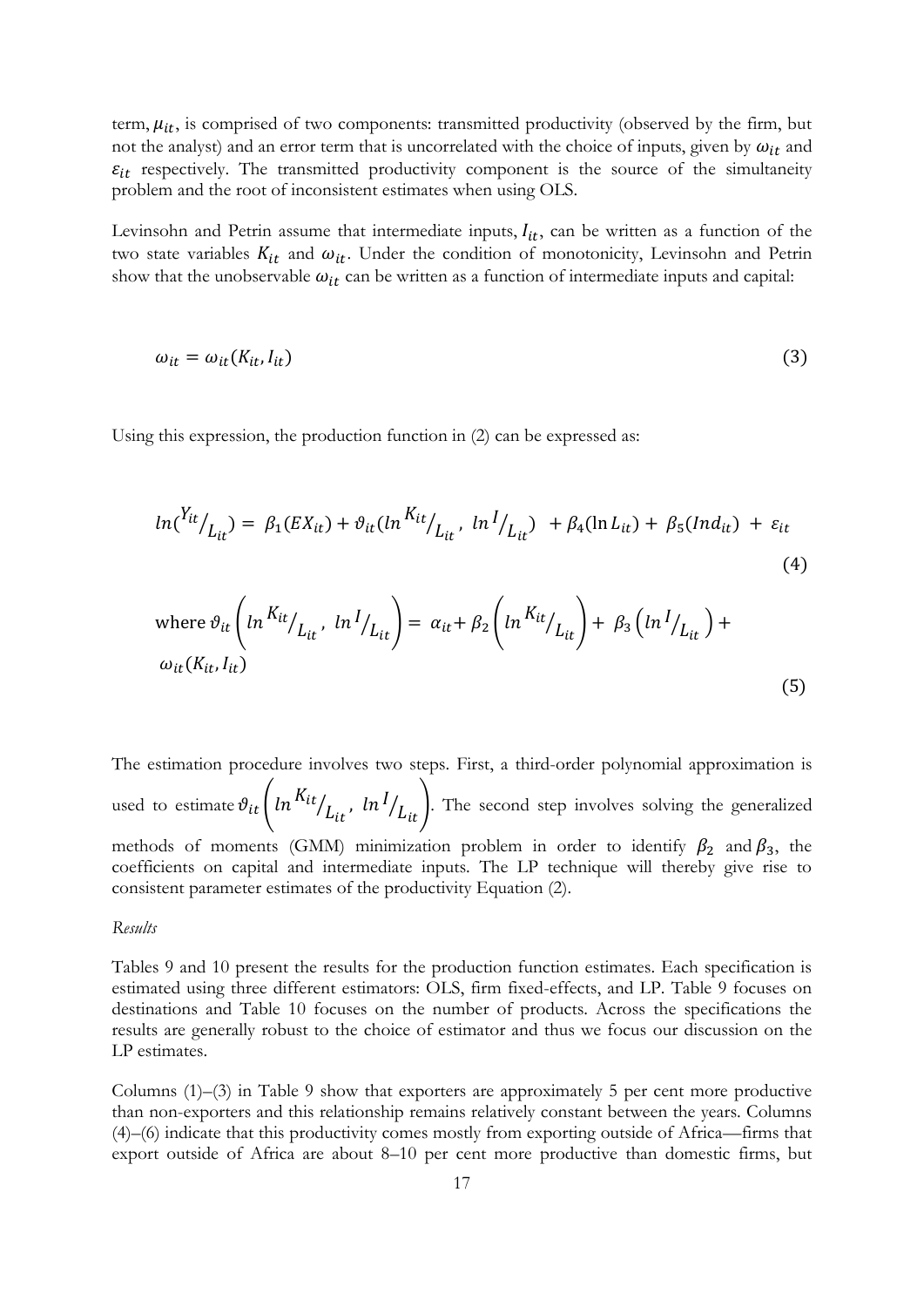African-only exporters are only approximately 2 per cent more productive. Columns (7)–(12) show that multi-destination exporters are more productive than single-destination exporters and that productivity increases with the number of destinations but at a decreasing rate.

The results for the number of products also show that productivity is positively related to the number of products exported, but like destinations, at a declining rate. Firm productivity levels also differ by the number of products destination interactions. Firms exporting a single product outside of Africa are on average no more productive than domestic firms and there is little evidence that single-product within-Africa exporters are more productive either. Rather, the productivity premium comes from exporting multiple products. Exporting multiple products within Africa only is associated with a productivity premium of approximately 4 per cent, whereas exporting multiple products, at least some of them outside of Africa, has a premium of approximately 10 per cent. These results further illustrate the heterogeneity within exporting firms and suggest that different types of exporting behaviour are associated with different productivity premia. They also suggest a hierarchy in terms of the productivity levels associated with exporting: domestic firms and single-product exporters have similar productivity levels; these increase with multiple-product within-African exporters, and jump substantially in multiproduct firms that export outside of Africa.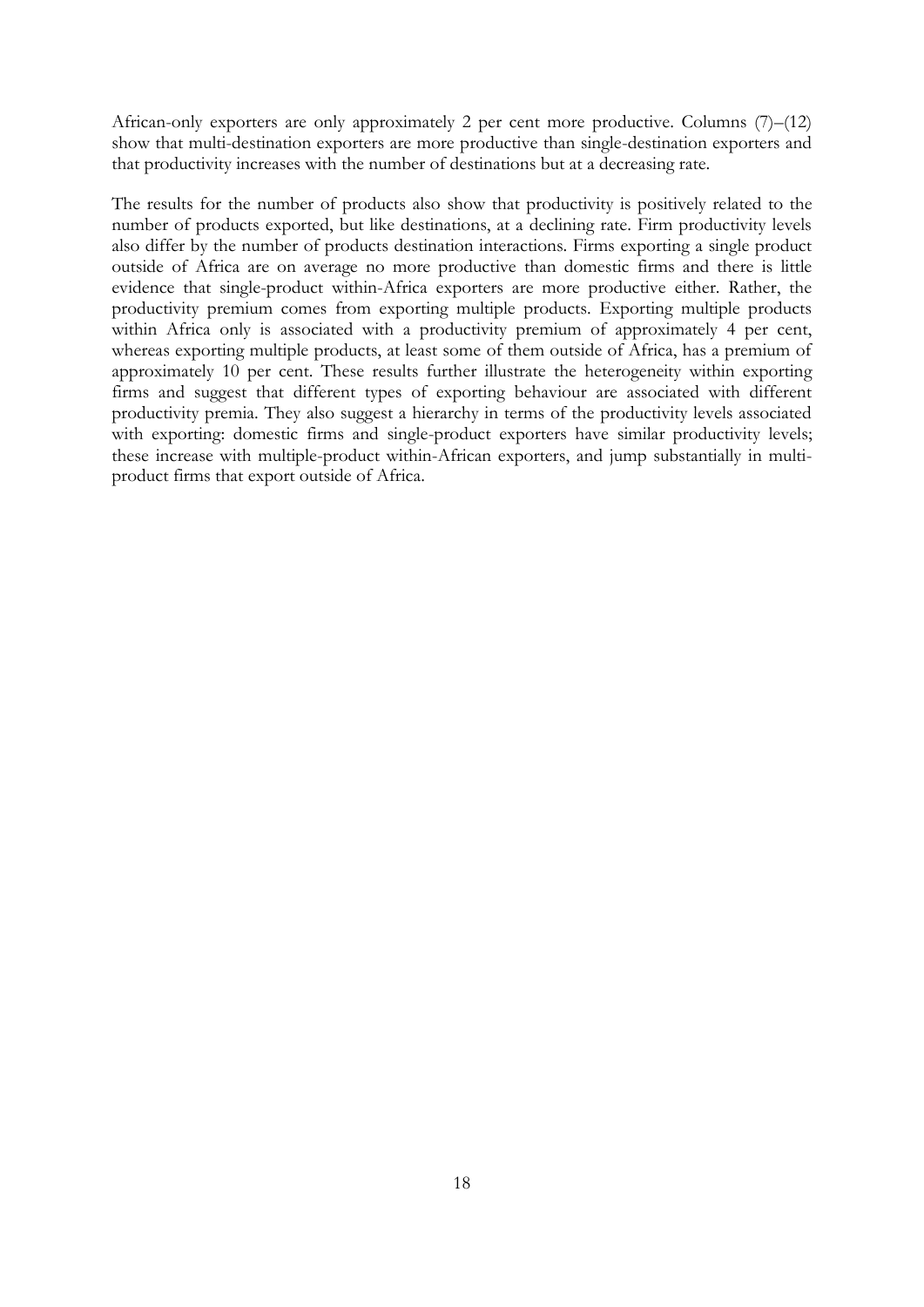|                                           | Standard                             |                                     | Africa                            |                                      |                                     |                                      | No. of Destinations                  |                                     |                                     | Multi-destinations                   |                                     |                                   |
|-------------------------------------------|--------------------------------------|-------------------------------------|-----------------------------------|--------------------------------------|-------------------------------------|--------------------------------------|--------------------------------------|-------------------------------------|-------------------------------------|--------------------------------------|-------------------------------------|-----------------------------------|
|                                           | (1)<br><b>OLS</b>                    | $\overline{(2)}$<br><b>FE</b>       | (3)<br>LP                         | (4)<br><b>OLS</b>                    | (5)<br><b>FE</b>                    | (6)<br>LP                            | (7)<br><b>OLS</b>                    | (8)<br><b>FE</b>                    | (9)<br><b>LP</b>                    | (10)<br><b>OLS</b>                   | (11)<br><b>FE</b>                   | (12)<br><b>LP</b>                 |
| 2013                                      | $0.0246**$<br>(0.0117)               | $0.0237**$<br>(0.00992)             | $0.0326***$<br>(0.0117)           | $0.0242**$<br>(0.0117)               | $0.0238**$<br>(0.00993)             | $0.0324***$<br>(0.0105)              | $0.0235**$<br>(0.0116)               | $0.0237**$<br>(0.00992)             | 0.0316***<br>(0.0104)               | $0.0244**$<br>(0.0117)               | $0.0238**$<br>(0.00997)             | $0.0325**$<br>(0.0130)            |
| Exporter                                  | $0.0523***$<br>(0.0141)              | 0.00506<br>(0.0192)                 | $0.0448***$<br>(0.0144)           | $0.100***$<br>(0.0172)               | 0.00687<br>(0.0242)                 | $0.0814***$<br>(0.0158)              | $-0.0138$<br>(0.0148)                | $-0.00220$<br>(0.0205)              | $-0.00393$<br>(0.0125)              | $-0.0119$<br>(0.0217)                | 0.00266<br>(0.0226)                 | $-0.0157$<br>(0.0184)             |
| Exporter*2013                             | $-0.0373**$                          | $-0.00446$                          | $-0.0227$                         | $-0.0424**$                          | $-0.00303$                          | $-0.0362**$                          | $-0.0258$                            | $-0.00507$                          | $-0.0148$                           | $-0.0249$                            | $-0.0119$                           | $-0.00125$                        |
| Africa_only                               | (0.0159)                             | (0.0136)                            | (0.0149)                          | (0.0195)<br>$-0.0875***$<br>(0.0189) | (0.0160)<br>$-0.00182$<br>(0.0215)  | (0.0160)<br>$-0.0677***$<br>(0.0127) | (0.0158)                             | (0.0136)                            | (0.0127)                            | (0.0248)                             | (0.0251)                            | (0.0229)                          |
| Africa_only*201<br>3                      |                                      |                                     |                                   | 0.0175                               | $-0.00315$                          | $0.0305*$                            |                                      |                                     |                                     |                                      |                                     |                                   |
| Number of dest                            |                                      |                                     |                                   | (0.0217)                             | (0.0188)                            | (0.0156)                             | $0.0153***$<br>(0.00130)             | 0.00483<br>(0.00484)                | $0.0114***$<br>(0.00131)            |                                      |                                     |                                   |
| Number of dest<br>square                  |                                      |                                     |                                   |                                      |                                     |                                      | $-0.00013***$                        | $-2.69e-05$                         | $-0.0001***$                        |                                      |                                     |                                   |
|                                           |                                      |                                     |                                   |                                      |                                     |                                      | $(2.53e-05)$                         | $(9.40e -$<br>05)                   | $(3.02e-05)$                        |                                      |                                     |                                   |
| Multi-dest                                |                                      |                                     |                                   |                                      |                                     |                                      |                                      |                                     |                                     | $0.0905***$<br>(0.0221)              | 0.0142<br>(0.0242)                  | $0.0847***$<br>(0.0195)           |
| Multi-dest.<br>*2013                      |                                      |                                     |                                   |                                      |                                     |                                      |                                      |                                     |                                     | $-0.0153$                            | 0.00826                             | $-0.0275$                         |
| Ш                                         | $-0.0579***$                         | $-0.303***$                         | $-0.041***$                       | $-0.0611***$                         | $-0.303***$                         | $-0.0432***$                         | $-0.0707***$                         | $-0.304***$                         | $-0.0507***$                        | (0.0252)<br>$-0.0614***$             | (0.0247)<br>$-0.303***$             | (0.0221)<br>$-0.0440***$          |
| lkl                                       | (0.00253)<br>$0.0237***$             | (0.0158)<br>0.00412                 | (0.00363)<br>0.00615              | (0.00256)<br>$0.0234***$             | (0.0158)<br>0.00417                 | (0.00384)<br>0.00622                 | (0.00265)<br>$0.0231***$             | (0.0158)<br>0.00413                 | (0.00348)<br>0.00924                | (0.00257)<br>$0.0238***$             | (0.0158)<br>0.00412                 | (0.00331)<br>0.00662              |
| lil                                       | (0.00151)<br>$0.754***$<br>(0.00284) | (0.00447)<br>$0.578***$<br>(0.0107) | (0.0153)<br>$0.875***$<br>(0.171) | (0.00151)<br>$0.753***$<br>(0.00284) | (0.00448)<br>$0.578***$<br>(0.0108) | (0.0168)<br>$0.872***$<br>(0.152)    | (0.00150)<br>$0.747***$<br>(0.00286) | (0.00447)<br>$0.577***$<br>(0.0108) | (0.00753)<br>$0.840***$<br>(0.0283) | (0.00151)<br>$0.752***$<br>(0.00285) | (0.00447)<br>$0.578***$<br>(0.0108) | (0.0147)<br>$0.871***$<br>(0.161) |
| Industry controls                         | Yes                                  | Yes                                 | Yes                               | Yes                                  | Yes                                 | Yes                                  | Yes                                  | Yes                                 | Yes                                 | Yes                                  | Yes                                 | Yes                               |
| Observations<br>R-squared<br>Number of id | 12,609<br>0.888                      | 12,609<br>0.737<br>9,940            | 12,609                            | 12,609<br>0.888                      | 12,609<br>0.737<br>9,940            | 12,609                               | 12,609<br>0.890                      | 12,609<br>0.738<br>9,940            | 12,609                              | 12,609<br>0.888                      | 12,609<br>0.737<br>9,940            | 12,609                            |

Table 9: Exporter productivity premium by OLS, FE, and LP estimation—multi-destinations

Notes: \*\*\*p<0.01, \*\*p<0.05, \*p<0.1. (Is significant at the 1 per cent level, 5 per cent level, and 10 per cent level respectively.)

Source: Authors' own calculation using SARS data.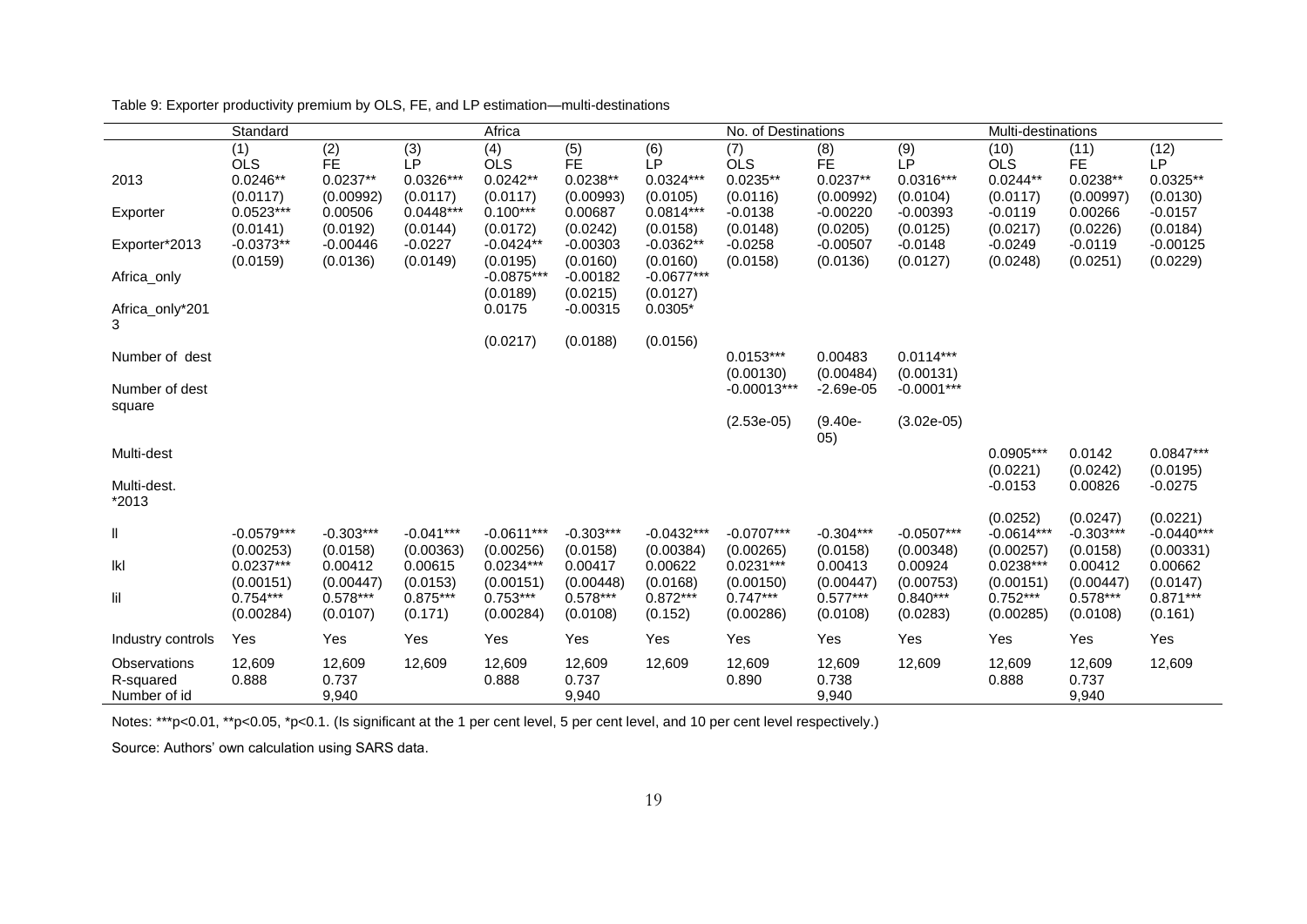|                                | Number of products               |                                  |                                  | Multi-products                   |                                  |                                  | Multi-products in Africa  |                         |                           |
|--------------------------------|----------------------------------|----------------------------------|----------------------------------|----------------------------------|----------------------------------|----------------------------------|---------------------------|-------------------------|---------------------------|
| 2013                           | OLS(1)<br>$0.0241**$<br>(0.0117) | FE(2)<br>$0.0237**$<br>(0.00992) | LP(3)<br>$0.0323***$<br>(0.0107) | OLS(4)<br>$0.0245**$<br>(0.0117) | FE(5)<br>$0.0236**$<br>(0.00996) | LP(6)<br>$0.0326***$<br>(0.0113) | OLS(7)                    | FE(8)                   | LP(9)                     |
| Exporter                       | $0.0249*$<br>(0.0144)            | 0.00146<br>(0.0194)              | $0.0249*$<br>(0.0135)            | $-0.0255$<br>(0.0309)            | $-0.0202$<br>(0.0301)            | $-0.0334$<br>(0.0269)            |                           |                         |                           |
| Exporter*2013                  | $-0.0338**$<br>(0.0159)          | $-0.00542$<br>(0.0136)           | $-0.0204$<br>(0.0126)            | $-0.0145$<br>(0.0356)            | $-0.00138$<br>(0.0385)           | 0.00743<br>(0.0385)              |                           |                         |                           |
| Number of products             | $0.00190***$<br>(0.000216)       | 0.00102<br>(0.000771)            | $0.00144***$<br>(0.000188)       |                                  |                                  |                                  |                           |                         |                           |
| Number of products square      | $-2.40e-06***$<br>$(4.92e-07)$   | $-1.52e-06$<br>$(1.66e-06)$      | $-2.29e-06***$<br>$(4.89e-07)$   |                                  |                                  |                                  |                           |                         |                           |
| Multi-product dummy            |                                  |                                  |                                  | 0.0888***<br>(0.0309)            | 0.0397<br>(0.0304)               | $0.0891***$<br>(0.0207)          |                           |                         |                           |
| Multi-product dummy*2013       |                                  |                                  |                                  | $-0.0254$<br>(0.0355)            | $-0.00389$<br>(0.0380)           | $-0.0336$<br>(0.0324)            |                           |                         |                           |
| Non-exporter 2013              |                                  |                                  |                                  |                                  |                                  |                                  | $0.0243**$<br>(0.0117)    | $0.0236**$<br>(0.00997) | $0.0325***$<br>(0.0119)   |
| Single-product out Africa 2013 |                                  |                                  |                                  |                                  |                                  |                                  | $-0.0530*$<br>(0.0301)    | 0.0413<br>(0.0510)      | $-0.0519$<br>(0.0461)     |
| Single-product out Africa 2012 |                                  |                                  |                                  |                                  |                                  |                                  | 0.0125<br>(0.0455)        | $-0.0206$<br>(0.0435)   | $-0.0188$<br>(0.0528)     |
| Single-product in Africa 2013  |                                  |                                  |                                  |                                  |                                  |                                  | 0.00443<br>(0.0229)       | $-0.0183$<br>(0.0371)   | $0.0373**$<br>(0.0187)    |
| Single-product in Africa 2012  |                                  |                                  |                                  |                                  |                                  |                                  | $-0.0504$<br>(0.0400)     | $-0.0189$<br>(0.0388)   | $-0.0416$<br>(0.0282)     |
| Multi-product in Africa 2013   |                                  |                                  |                                  |                                  |                                  |                                  | 0.0150<br>(0.0130)        | $0.0380*$<br>(0.0225)   | $0.0426***$<br>(0.0118)   |
| Multi-product in Africa 2012   |                                  |                                  |                                  |                                  |                                  |                                  | 0.0227<br>(0.0174)        | 0.0188<br>(0.0227)      | $0.0227*$<br>(0.0136)     |
| Multi-product out Africa 2013  |                                  |                                  |                                  |                                  |                                  |                                  | $0.0978***$<br>(0.0139)   | 0.0380<br>(0.0264)      | $0.0926***$<br>(0.0155)   |
| Multi-product out Africa 2012  |                                  |                                  |                                  |                                  |                                  |                                  | $0.113***$<br>(0.0177)    | 0.0206<br>(0.0266)      | $0.0950***$<br>(0.0208)   |
| Ш                              | $-0.0643***$<br>(0.0026)         | $-0.304***$<br>(0.0159)          | $-0.0457***$<br>(0.00411)        | $-0.0593***$<br>(0.00254)        | $-0.303***$<br>(0.0158)          | $-0.0424***$<br>(0.00367)        | $-0.0627***$<br>(0.00257) | $-0.303***$<br>(0.0159) | $-0.0448***$<br>(0.00377) |
| lkl                            | $0.0241***$<br>(0.0015)          | 0.00403<br>(0.00447)             | 0.0107<br>(0.0421)               | $0.0239***$<br>(0.00151)         | 0.00406<br>(0.00447)             | 0.00611<br>(0.0142)              | $0.0234***$<br>(0.00151)  | 0.00424<br>(0.00448)    | 0.00549<br>(0.0151)       |
| lil                            | $0.749***$<br>(0.0028)           | $0.578***$<br>(0.0107)           | $0.814***$<br>(0.132)            | $0.753***$<br>(0.00285)          | $0.579***$<br>(0.0108)           |                                  | $0.751***$<br>(0.00285)   | $0.579***$<br>(0.0108)  | $0.872***$<br>(0.171)     |
| Industry control               | Yes                              | Yes                              | Yes                              | Yes                              | Yes                              | Yes                              | Yes                       | Yes                     | Yes                       |
| Observations<br>R-squared      | 12,609<br>0.889                  | 12,609<br>0.738                  | 12,609                           | 12,609<br>0.888                  | 12,609<br>0.738                  | 12,609                           | 12,609<br>0.889           | 12,609<br>0.738         | 12,609                    |
| Number of id                   |                                  | 9,940                            |                                  |                                  | 9,940                            |                                  |                           | 9,940                   |                           |

 $\overline{\phantom{0}}$ 

Notes: \*\*\*p<0.01 \*\*p<0.05 \*p<0.1. (Is significant at the 1 per cent level, 5 per cent level, and 10 per cent level respectively.)

Source: Authors' own calculations.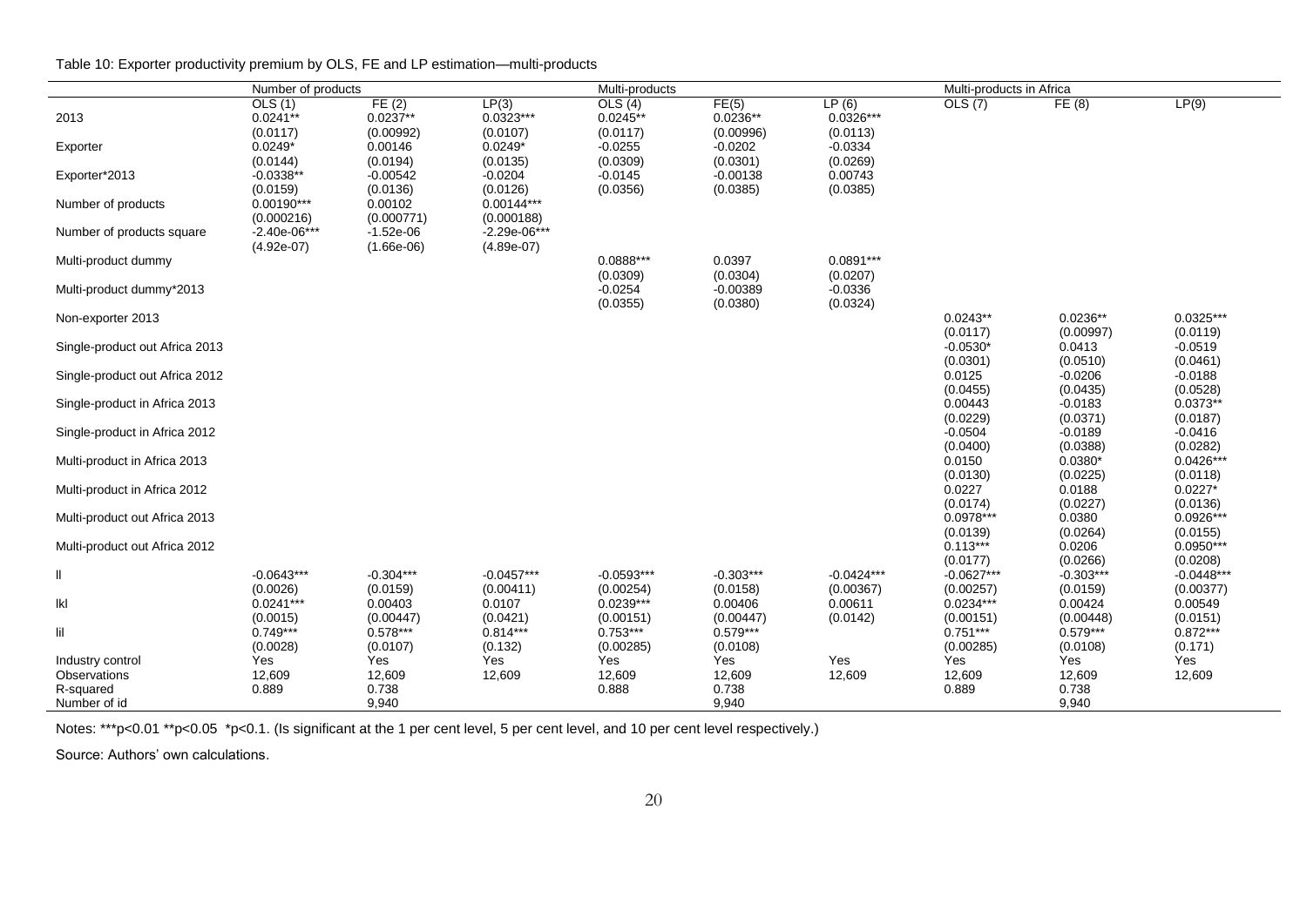## **5 Conclusion and policy recommendations**

Exports matter for South Africa's economic growth: exporting firms provide jobs, foreign receipts pay for imports, and the international market allows for economies of scale and learning opportunities. Despite the importance of exports in economic policy, most research has focused at an aggregate level with limited understanding of the dynamics of the firms that actually export. The existing South African work on firm-level data has been limited by access to large datasets that track firms over time. This paper overcomes this through the use of a new dataset of the population of firms matched to the export transactions of these firms.

Analysis of this dataset indicates that South African exporting at the firm-level is similar to the stylized facts of firm-level exporting found internationally: less than a fifth of firms export in any given year; specialist exporting is very rare but total export value is dominated by a small number of firms; and exporters are larger, pay better, and are more productive. There is also a large degree of churn—entry and exit into the export market—but this does not seem to translate into sustained exporting. Most of South Africa's exporting growth comes from expansion on the intensive margin—existing exporters expanding their exports of existing products to existing destinations. The access to firm and transaction data shows the heterogeneity even within exporting. Not only do exporters differ in terms of the amount exported, they also differ in terms of the number of products and destinations they export to. These in turn are related to firm-level characteristics including productivity.

Multi-product, and multi-destination exporters contribute the most to total export value. They are also bigger and more productive than other types of exporters. Productivity varies by both the number of products exported and the number of destinations exported to. Single-product exporters, regardless of where they export to, have productivity levels that are similar to domestic firms. Multi-product exporters exporting within Africa only are about 4 per cent more productive, and multi-product exporters exporting outside of Africa are approximately 10 per cent more productive compared to producers for the domestic market.

What do these results mean for South African policy that aims to grow exports? The results show that exporters are different from non-exporters but there is heterogeneity even within exporting. This means that export policy needs to be clearer on the 'type' of exporting firms it wants to grow and export policy needs to be more focused to encourage this type of behaviour. It also means that it will be very difficult to encourage firms to become exporters or grow exports if they do not have the underlying characteristics (or the ability to acquire the characteristics), particularly productivity levels, that characterize successful exporters. More broadly, the results indicate that productivity matters for exporting, particularly for exporting to multiple destinations outside of Africa. Policies which increase firm-level productivity are thus likely to enable more firms to enter exporting, expand their markets, and grow the range of products exported. More productive domestic firms can also better compete against foreign competition. Productivity enhancing policies thus have benefits beyond exporting.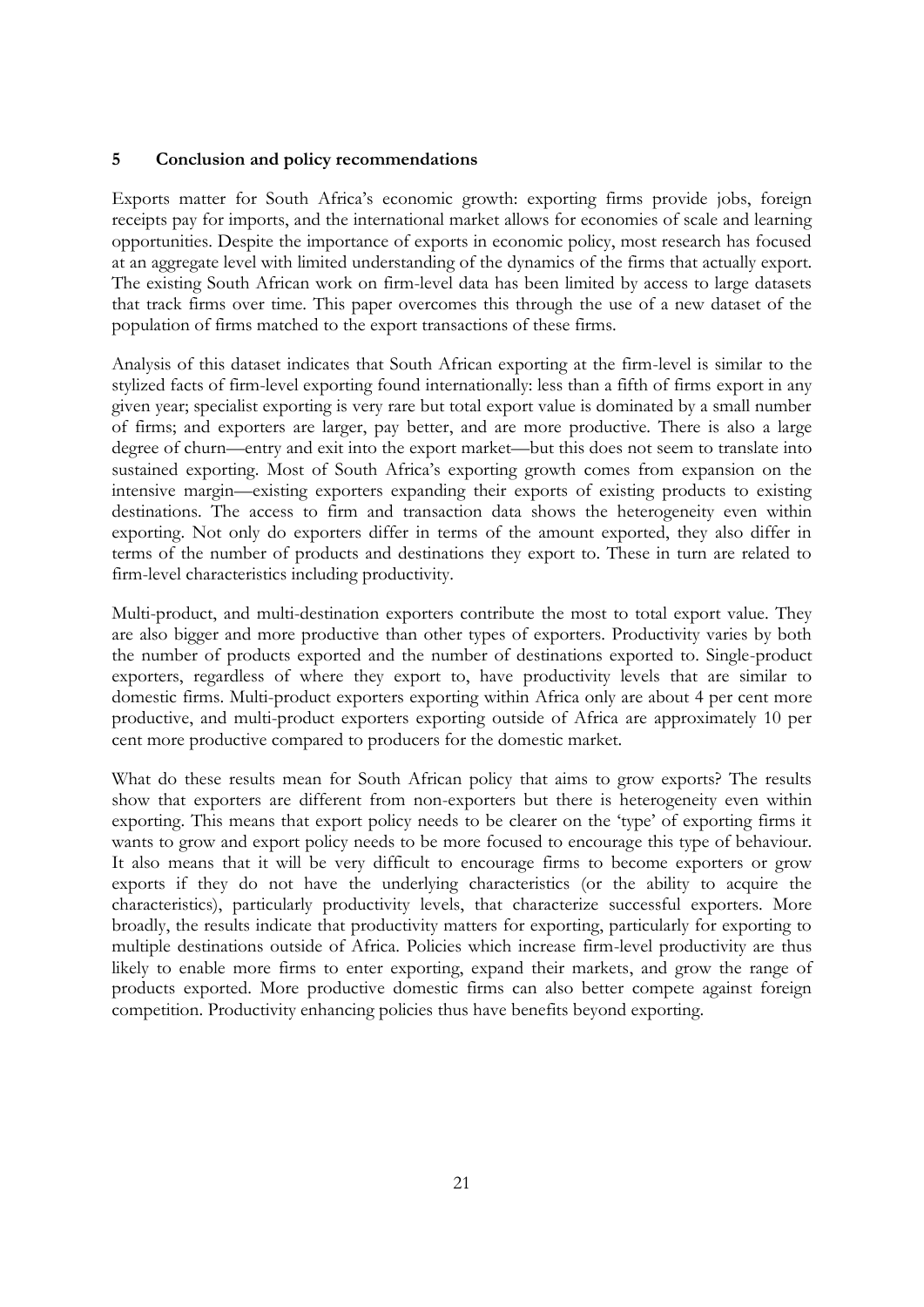#### **References**

- Amador, J., and L.D. Opromolla (2010). 'The margins of exports: Firms, products and destinations'. *Economics Bulletin (Banco de Portugal),* Spring: 103–19.
- Arkolakis, C., and M.A. Muendler (2010). 'The extensive margin of exporting products: A firmlevel analysis'. NBER Working Paper 16641. Cambridge, MA: National Bureau of Economic Research.
- Arkolakis, C., and M.A. Muendler (2013). 'Exporters and their products: A collection of empirical regularities'. *CESifo Economic Studies*, 59(2): 223–48.
- Aw, B.Y., and A.R Hwang (1995). 'Productivity in the export market: A firm level analysis'. *Journal of Development Economics*, 47: 313–32.
- Bastos, P., and J. Silva (2010). 'The quality of a firm's exports: Where you export to matters'. *Journal of International Economics*, 82(2): 99–111.
- Bernard, A.B., J. Eaton, J.B. Jensen, and S. Kortum (2003). 'Plants and productivity in international trade'. *The American Economic Review*, 93(4): 1268–90.
- Bernard, A.B., and J.B Jensen (1999). 'Exceptional export performance: Cause, effect, or both?'. *Journal of International Economics*, 47(1): 1–25.
- Bernard, A.B., J.B. Jensen, and R.Z. Lawrence (1995). 'Exporters, jobs, and wages in US manufacturing: 1976–1987'. *Brookings Papers on Economic Activity*, 1(1): 67–119.
- Bernard, A.B., J.B. Jensen, S.J. Redding, and P.K. Schott (2007). 'Firms in international trade'. NBER Working Paper 13054. Cambridge, MA: National Bureau of Economic Research.
- Bernard, A.B., J.B. Jensen, S.J. Redding, and P.K. Schott (2009). 'The margins of US trade'. (Long Version). NBER Working Paper 14662. Cambridge, MA: National Bureau of Economic Research.
- Bernard, A.B., J.B. Jensen, S.J. Redding, and P.K. Schott (2011). 'The empirics of firm heterogeneity and international trade'. NBER Working Paper 17627. Cambridge, MA: National Bureau of Economic Research.
- Bernard, A.B., S.J. Redding, and P.K. Schott (2006). 'Multi-product firms and product switching'. NBER Working Paper 12293. Cambridge, MA: National Bureau of Economic Research.
- Bernard, A.B., S.J. Redding, and P.K. Schott (2011). 'Multiproduct firms and trade liberalization'. *Quarterly Journal of Economics*, 126(3): 1271–318.
- Bernard, A.B., and J. Wagner (1997). 'Exports and success in German manufacturing'. *Weltwirtschaftliches Archiv*, 133(1): 134–57.
- Berthou, A., and L. Fontagné (2013). 'How do multiproduct exporters react to a change in trade costs?'. *The Scandinavian Journal of Economics*, 115(2): 326–53.
- Bigsten, A., P. Collier, S. Dercon, M. Fafchamps, B. Gauthier, J.W. Gunning, J. Haraburema, A. Oduro, R. Oostendorp, C. Pattillo, M. Söderbom, F. Teal, and A. Zeufack. (2004). 'Do African manufacturing firms learn from exporting?'. *Journal of Development Studies*, 40(3): 115– 41.
- Boermans, M.A. (2013). 'Learning-by-exporting and destination effects: Evidence from African SMEs'. *Applied Econometrics and International Development*, 13(2):155–73.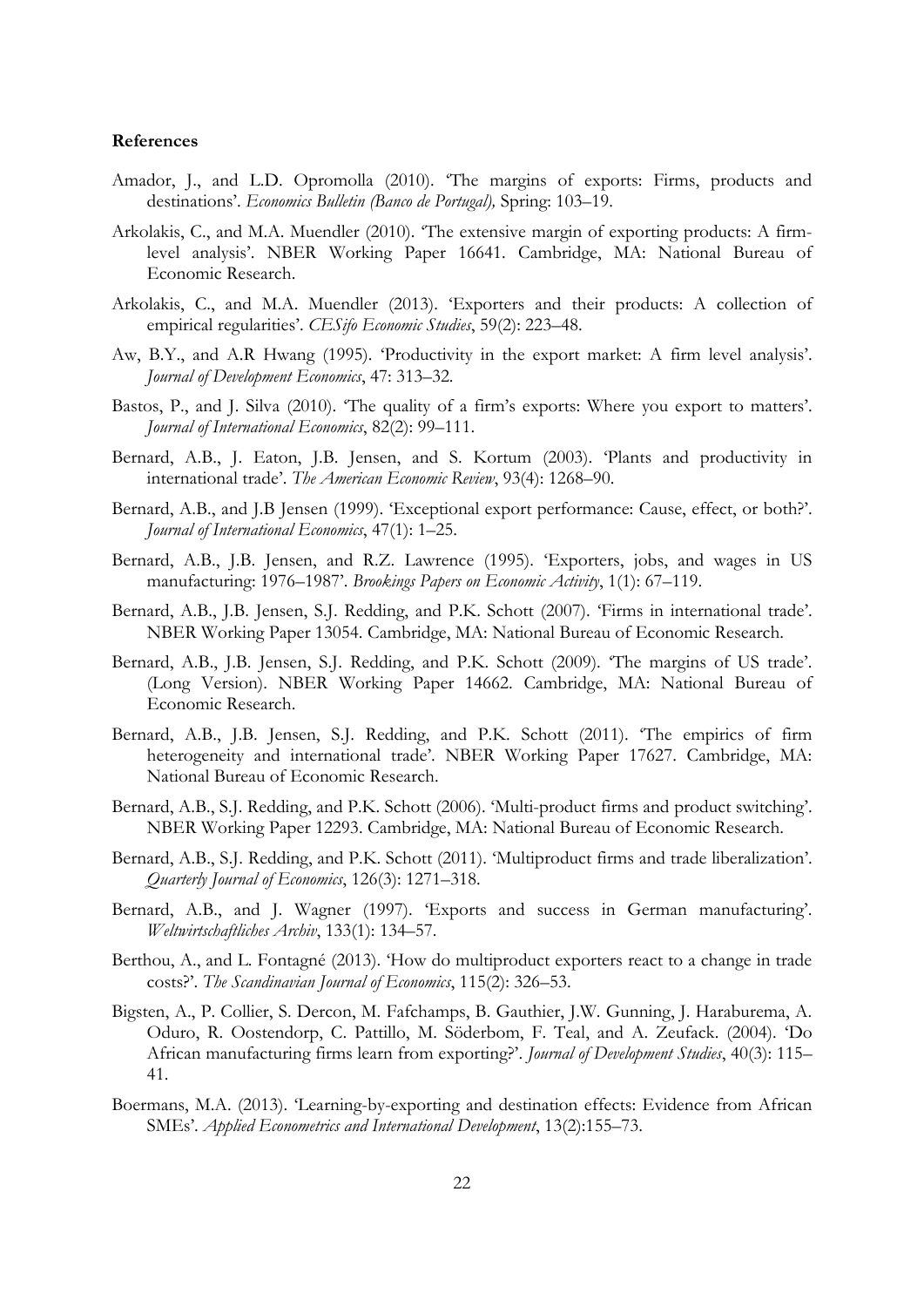- Castellani, D., F. Serti, and C. Tomasi (2010). 'Firms in international trade: Importers' and exporters' heterogeneity in Italian manufacturing industry'. *The World Economy*, 33(3): 424– 57.
- Cebeci, T. (2014). 'Impact of export destinations on firm performance'. World Bank Policy Research Working Paper 6743. Washington, DC: World Bank. Available at: <https://openknowledge.worldbank.org/bitstream/handle/10986/16819/WPS6743.pdf> (accessed on 10 August 2015).
- Clerides, S.K., S. Lach, and J.R. Tybout (1998). 'Is learning by exporting important? Microdynamic evidence from Colombia, Mexico, and Morocco'. *Quarterly Journal of Economics*, 113(3): 903–47.
- De Loecker, J. (2007). 'Do exports generate higher productivity? Evidence from Slovenia'. *Journal of International Economics*, 73(1): 69–98.
- De Lucio, J., R. Mínguez-Fuentes, A. Minondo, and F. Requena-Silvente (2011). 'The extensive and intensive margins of Spanish trade'. *International Review of Applied Economics*, 25(5): 615– 31.
- Eaton, J., M. Eslava, M. Kugler, and J. Tybout. (2007). 'Export Dynamics in Colombia: Firm-Level Evidence'. NBER Working Paper No. 13531. Available at: <http://www.nber.org/papers/w10344> (accessed on 10 August 2015).
- Eaton, J., S. Kortum, and F. Kramarz (2004). 'Dissecting trade: Firms, industries, and export destinations'. NBER Working Paper 10344. Cambridge, MA: National Bureau of Economic Research.
- Edwards, L. (2004). 'A firm level analysis of trade, technology and employment in South Africa'. *Journal of International Development*, 16(1): 45–61.
- Edwards, L., and A Behar (2005). 'Trade liberalisation and labour demand within South African manufacturing firms'. *Journal for Studies in Economics and Econometrics*, 30(2): 1–20.
- Edwards, L., N. Rankin, and V. Schöer (2008). 'South African exporting firms: What do we know and what should we know?'. *Journal of Development Perspectives*, 4(1): 67–92.
- Fernandes, A.M., and A. Isgut (2005). 'Learning-by-doing, learning-by-exporting, and productivity: Evidence from Colombia'. World Bank Policy Research Working Paper 3544. Washington, DC: World Bank. Available at: http://wwwwds.worldbank.org/servlet/WDSContentServer/WDSP/IB/2005/03/24/000012009\_2005 0324092129/Rendered/PDF/wps3544.pdf (accessed on 10 August 2015).
- Freund, C., and M. Pierola (2010). 'Export entrepreneurs evidence from Peru'. Policy Research Working Paper 5407. Washington, DC: World Bank.
- Goldberg, P.K., A.K. Khandelwal, N. Pavcnik, and P. Topalova (2010). 'Multiproduct firms and product turnover in the developing world: Evidence from India'. *The Review of Economics and Statistics*, 92(4): 1042–49.
- Görg, H., R. Kneller, and B. Muraközy (2008). 'What makes a successful export?'. Kiel Working Paper 1399. Kiel: Kiel Institute for the World Economy.
- Granér, M., and A. Isaksson (2009). 'Firm efficiency and the destination of exports: Evidence from Kenyan plant-level data'. *The Developing Economies*, 47(3): 279–306.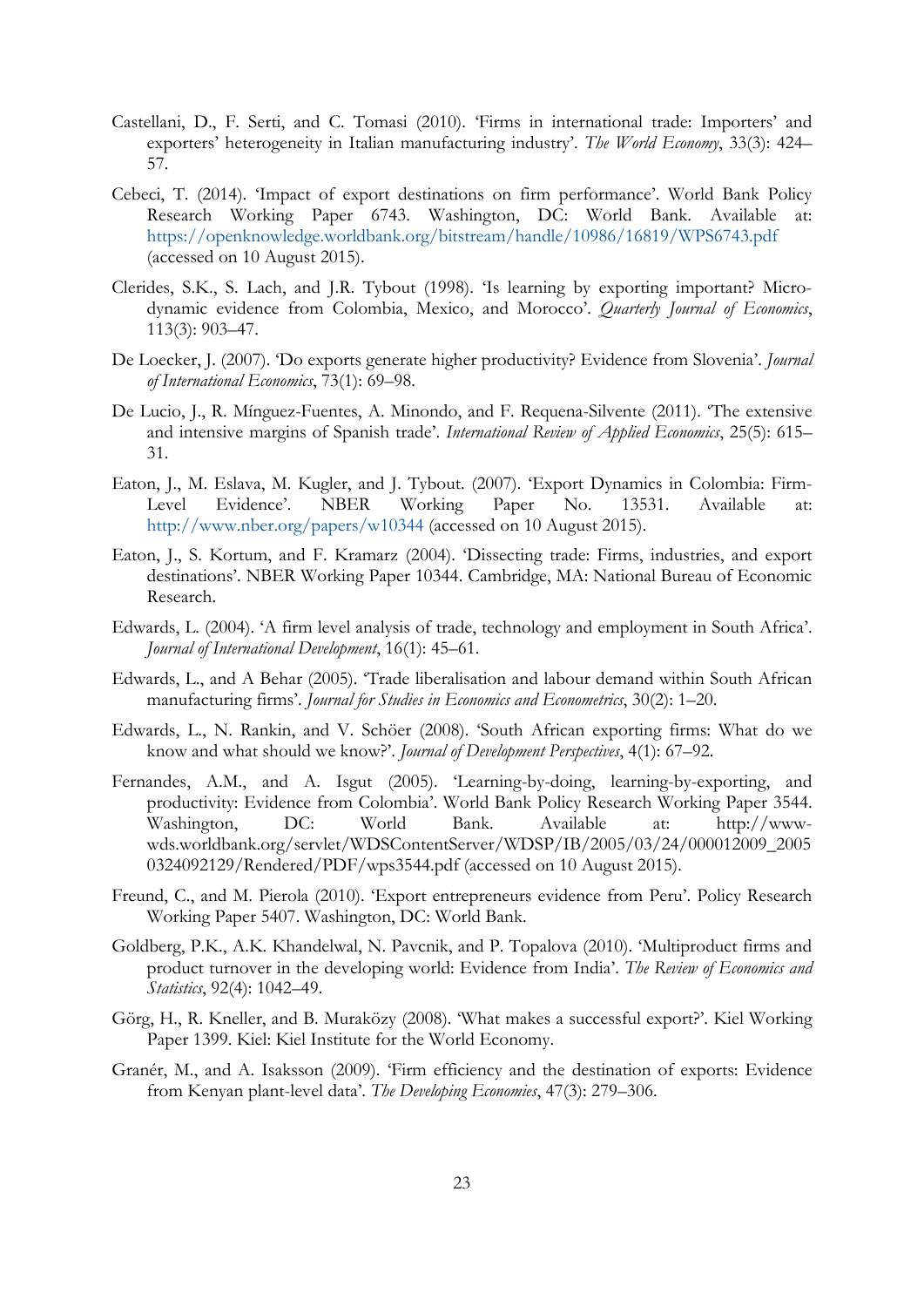- Gumede, V., and V. Rasmussen (2002). 'Small manufacturing enterprises and exporting in South Africa: A preliminary assessment of key export success factors'. *Journal of Small Business and Enterprise Development*, 9(2): 162–71.
- Iacovone, L., and B.S. Javorcik (2010). 'Multi‐product exporters: Product churning, uncertainty and export discoveries'. *The Economic Journal*, 120(544): 481–99.
- Koch, S.F., and M.A. Peet, (2007). 'Non-tariff barriers faced by South African firms: Are there any lessons?'. *South African Journal of Economic and Management Sciences*, 10(4): 530–43.
- Levinsohn, J., and A. Petrin (2003). 'Estimating production functions using inputs to control for unobservables'. *The Review of Economic Studies*, 70(2): 317–41.
- Manova, K., and Z. Zhang (2012). 'Multi-product firms and product quality'. NBER Working Paper 18637. Cambridge, MA: National Bureau of Economic Research.
- Matthee, M., T. Farole, T. Naughtin, and N.A. Rankin (2015). 'South African exporters and the global crisis: Intensive margin shock, extensive margin hangover'. *South African Journal of Economics*. Available at: <http://onlinelibrary.wiley.com/doi/10.1111/saje.12094/epdf> (accessed on 10 August 2015).
- Matthee, M., and W.F. Krugell (2012). 'Barriers to internationalisation: Firm-level evidence from South Africa'. *Studia UBB Oeconomica*, 57(1): 3–20.
- May, C., and C. O'Neill (2008). 'South African exporter performance: New research into firmspecific and market characteristics'. *South African Journal of Economic and Management Sciences*, 11(1): 98–111.
- Mayer, T., M.J. Melitz, and G.I. Ottaviano (2011). 'Market size, competition, and the product mix of exporters'. NBER Working Paper 16959. Cambridge, MA: National Bureau of Economic Research.
- Melitz, M. (2003). 'The impact of trade on intra-industry reallocations and aggregate industry productivity'. *Econometrica*, 71(6): 1695–725.
- National Planning Commission (2013). *National Development Plan 2030: Our Future—Make it Work.* Pretoria: Department of the Presidency, Republic of South Africa.
- Naudé, W.A. (2000). 'The determinants of South African exports: An econometric analysis'. *South African Journal of Economics*, 68(2): 103–13.
- Naudé, W.A., R. Oostendorp, and P. Serumaga-Zake (2005). 'Determinants of manufacturing exports: Results from a regional firm-level survey in South Africa'. *Journal for Studies in Economics and Econometrics*, 29(2): 107.
- Naughtin, T., and N.A. Rankin (2014). 'South African super-exporters: Are they different and what does this mean for policy?'. Available at: [http://www.tips.org.za/files/south\\_africas\\_super\\_exporters\\_-\\_naughtin\\_and\\_rankin.pdf](http://www.tips.org.za/files/south_africas_super_exporters_-_naughtin_and_rankin.pdf) (accessed on 10 August 2015).
- Olley, S., and A. Pakes (1996). 'The dynamics of productivity in the telecommunications equipment industry'. *Econometrica*, 64(6): 1263–98.
- Park, A., D. Yang, X. Shi, and Y. Jiang (2010). 'Exporting and firm performance: Chinese exporters and the Asian financial crises'. *Review of Economics and Statistics*, 92(4): 822–42.
- Pisu, M. (2008). 'Export destinations and learning-by-exporting: Evidence from Belgium'. National Bank of Belgium Working Paper Research 240. Available at: <https://www.nbb.be/doc/ts/publications/wp/wp140en.pdf> (accessed on 10 August 2015).